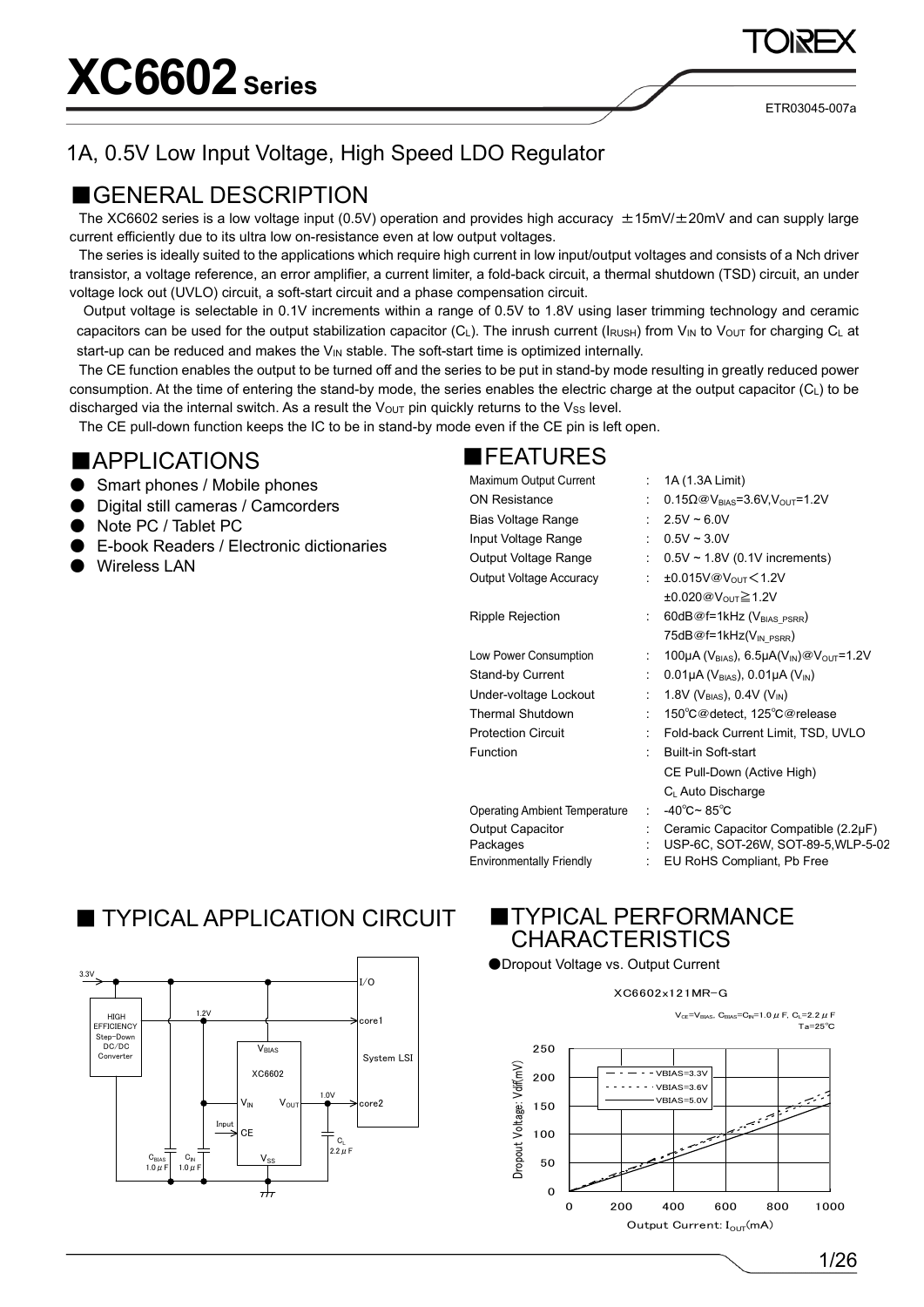### ■**BLOCK DIAGRAMS**







\* Diodes inside the circuits are ESD protection diodes and parasitic diodes.

## ■PRODUCT CLASSIFICATION

#### 1) Ordering Information

XC6602①②③④⑤⑥-⑦(\*1) With soft-start circuit built-in, can be selected from with or without functions

| <b>DESIGNATOR</b>                                            | <b>ITEM</b>                    | <b>SYMBOL</b> | <b>DESCRIPTION</b>                                                                   |
|--------------------------------------------------------------|--------------------------------|---------------|--------------------------------------------------------------------------------------|
| $^\circledR$                                                 | Type                           | A             | Soft-start included                                                                  |
|                                                              |                                | B             | Soft-start excluded                                                                  |
| (2)3                                                         | Output Voltage                 | $05 - 18$     | e.g. $1.2V \rightarrow (2)=1$ , $(3)=2$                                              |
| $\circled{4}$                                                | <b>Output Voltage Accuracy</b> |               | $\pm 0.015V$ (V <sub>OUT</sub> < 1.2V), $\pm 0.020V$ (V <sub>OUT</sub> $\geq 1.2V$ ) |
|                                                              |                                | ER-G          | USP-6C (3,000pcs/Reel)                                                               |
| $56 - 7$ <sup>(*1)</sup><br>$(*4)$ —<br>$\sim$ $\sim$ $\sim$ | Packages (Order Unit)          | MR-G          | SOT-26W (3,000pcs/Reel)                                                              |
|                                                              |                                | PR-G          | SOT-89-5 (1,000pcs/Reel)                                                             |
|                                                              | .<br>$\cdots$                  | $0R-G$        | WLP-5-02 (3,000pcs/Reel)                                                             |

 $^{\left( ^{\ast}\right) }$  The "-G" suffix denotes Halogen and Antimony free as well as being fully EU RoHS compliant.

#### 2) Selection Guide

| <b>TYPE</b> | SOFT-<br><b>START</b> | <b>CURRENT</b><br><b>LIMITTER</b> | <b>THERMAL</b><br><b>SHUTDOWN</b> | <b>UVLO</b> | <b>CE PULL-DOWN</b><br><b>RESISTOR</b> | C. AUTO-DISCHARGE |
|-------------|-----------------------|-----------------------------------|-----------------------------------|-------------|----------------------------------------|-------------------|
| A           | Yes                   | Yes                               | Yes                               | Yes         | Yes                                    | Yes               |
| В           | No                    | Yes                               | Yes                               | Yes         | Yes                                    | Yes               |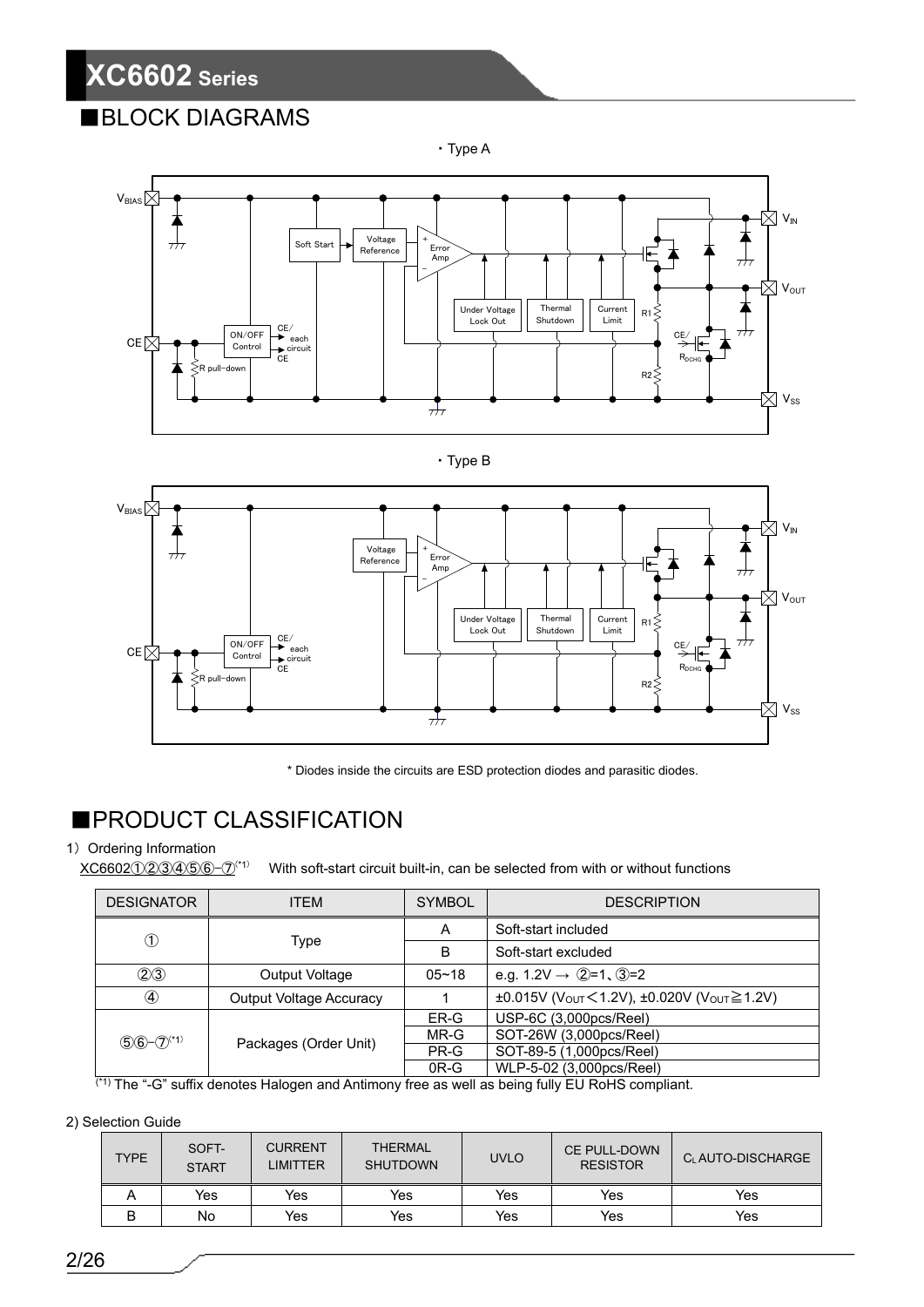### ■PIN CONFIGURATION



\*The dissipation pad for the USP-6C package should be solder-plated in recommended mount pattern and metal masking so as to enhance mounting strength and heat release. If the pad needs to be connected to other pins, it should be connected to the V<sub>SS</sub> (No. 2) pin.

### ■PIN ASSIGNMENT

|        |         | <b>PIN NUMBER</b> | <b>PIN NAME</b> | <b>FUNCTIONS</b> |                                |  |
|--------|---------|-------------------|-----------------|------------------|--------------------------------|--|
| USP-6C | SOT-26W | SOT-89-5          | <b>WLP-5-02</b> |                  |                                |  |
|        |         |                   |                 | <b>V</b> BIAS    | Power Supply Input             |  |
|        |         |                   | 5               | Vss              | Ground                         |  |
|        |         |                   |                 | V <sub>IN</sub>  | <b>Driver Transistor Input</b> |  |
|        |         |                   |                 | <b>VOUT</b>      | Output                         |  |
|        |         |                   |                 | <b>NC</b>        | No Connection                  |  |
|        |         |                   | ⌒               | <b>CE</b>        | <b>ON/OFF Control</b>          |  |

## ■FUNCTION CHART

XC6602 Series, Type A/B

| <b>PIN NAME</b> | <b>SIGNAL</b> | <b>STATUS</b> |
|-----------------|---------------|---------------|
| CF.             |               | Stand-by      |
|                 |               | Active        |
|                 | <b>OPFN</b>   | Stand-by      |

### ■ABSOLUTE MAXIMUM RATINGS

| <b>PARAMETER</b>                     |                 | <b>SYMBOL</b>   | <b>RATINGS</b>                                          | <b>UNITS</b> |  |
|--------------------------------------|-----------------|-----------------|---------------------------------------------------------|--------------|--|
| Bias Voltage                         |                 | Vbias           | $V_{SS}$ - 0.3 ~ $V_{SS}$ + 6.5                         | V            |  |
| Input Voltage                        |                 | V <sub>IN</sub> | $V_{SS}$ - 0.3 ~ $V_{SS}$ + 6.5                         | $\vee$       |  |
|                                      |                 |                 | $V_{SS}$ - 0.3 ~ $V_{BIAS}$ + 0.3 $\leq$ $V_{SS}$ + 6.5 | $\vee$       |  |
| Output Voltage                       |                 | <b>V</b> OUT    | $V_{SS}$ - 0.3 ~ $V_{IN}$ + 0.3 $\leq$ $V_{SS}$ + 6.5   | $\vee$       |  |
| <b>CE Input Voltage</b>              |                 | VCE             | $V_{SS}$ - 0.3 ~ $V_{SS}$ + 6.5                         | $\vee$       |  |
|                                      |                 |                 | 120                                                     |              |  |
|                                      | USP-6C          |                 | 1000 (40mm x 40mm Standard board) <sup>(*1)</sup>       |              |  |
|                                      |                 |                 | 1250 (JESD51-7 board) <sup>(*1)</sup>                   |              |  |
|                                      |                 |                 | 250                                                     |              |  |
| <b>Power Dissipation</b>             | SOT-26W         | Pd              | 600 (40mm x 40mm Standard board) $(1)$                  | mW           |  |
| $(Ta=25^{\circ}C)$                   |                 |                 | 830 (JESD51-7 board) <sup>(*1)</sup>                    |              |  |
|                                      |                 |                 | 500                                                     |              |  |
|                                      | SOT-89-5        |                 | 1300 (40mm x 40mm Standard board) <sup>(*1)</sup>       |              |  |
|                                      |                 |                 | 1750 (JESD51-7 board) <sup>(*1)</sup>                   |              |  |
|                                      | <b>WLP-5-02</b> |                 | 750 (40mm x 40mm Standard board) <sup>(*1)</sup>        |              |  |
| <b>Operating Ambient Temperature</b> |                 | Topr            | $-40 \sim 85$                                           | $^{\circ}C$  |  |
| Storage Temperature                  |                 | Tstq            | $-55 \sim 125$                                          | $^{\circ}C$  |  |

 $(1)$ <sup>(1)</sup>) The power dissipation figure shown is PCB mounted and is for reference only. Please refer to PACKAGING INFORMATION for the mounting condition.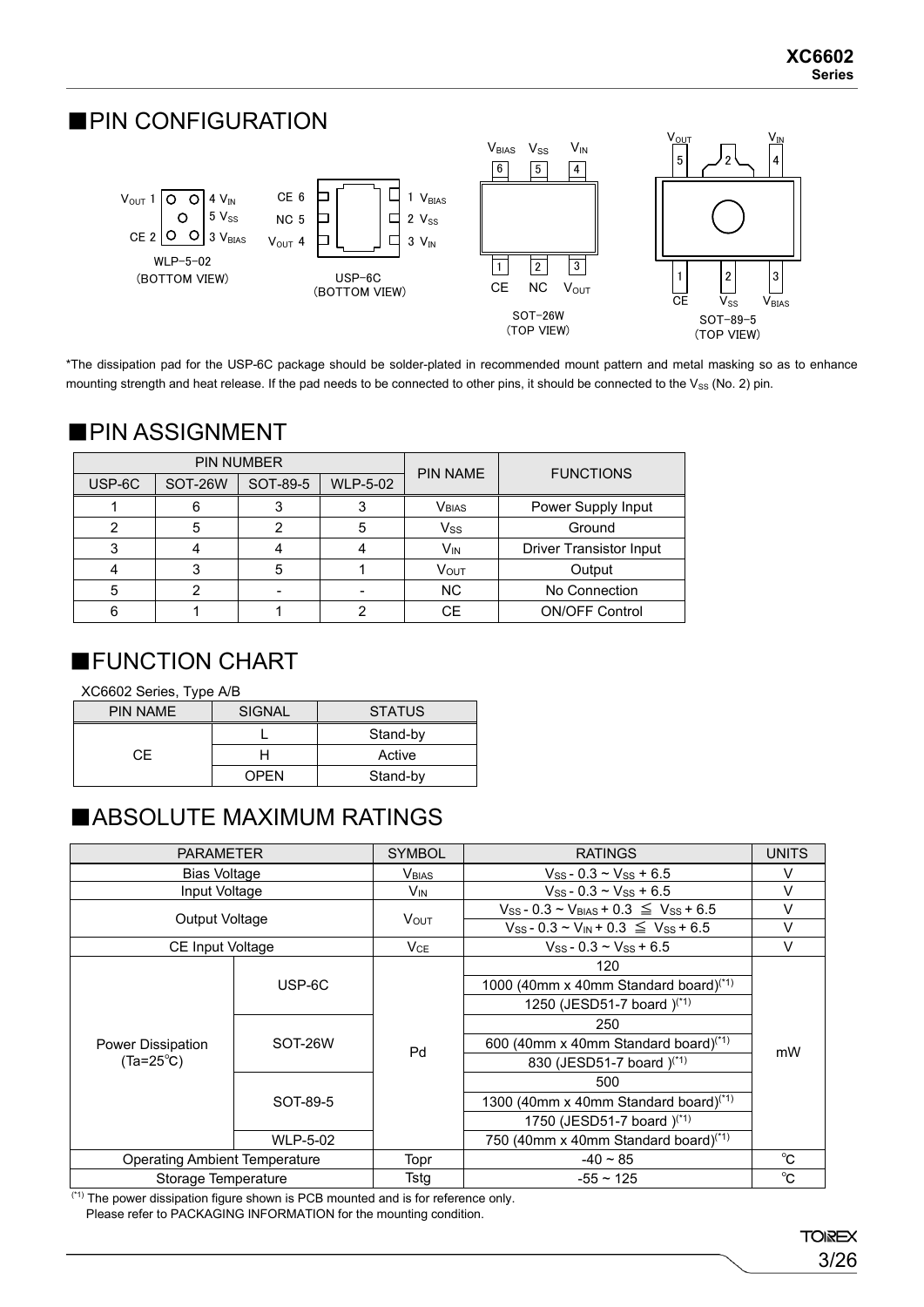### ■ELECTRICAL CHARACTERISTICS

|                                            |                                             |                                                                 |                                                                                              |                            |                              |                              |                     | Ta=25 $^\circ$ C |
|--------------------------------------------|---------------------------------------------|-----------------------------------------------------------------|----------------------------------------------------------------------------------------------|----------------------------|------------------------------|------------------------------|---------------------|------------------|
| <b>PARAMETER</b>                           | <b>SYMBOL</b>                               |                                                                 | <b>CONDITIONS</b>                                                                            | <b>MIN</b>                 | TYP                          | <b>MAX</b>                   | <b>UNITS</b>        | <b>CIRCUIT</b>   |
| <b>Bias Voltage</b>                        | V <sub>BIAS</sub>                           |                                                                 |                                                                                              | 2.5                        |                              | 6.0                          | $\vee$              | $\circled{1}$    |
| Input Voltage                              | $V_{IN}$                                    |                                                                 |                                                                                              | 0.5                        | $\blacksquare$               | 3.0                          | V                   | $\mathcal{F}$    |
|                                            |                                             |                                                                 | V <sub>OUT(T)</sub> < 1.2V                                                                   | $-0.015$                   |                              | $+0.015$                     |                     |                  |
| <b>Output Voltage</b>                      | $V_{OUT(E)}$ <sup>(*2)</sup>                | $I_{OUT} = 100mA$                                               | $V_{\text{OUT(T)}}{\ge}1.2V$                                                                 | $-0.020$                   | $V_{OUT(T)}$ <sup>(*3)</sup> | $+0.020$                     | V                   | $\circled{1}$    |
|                                            |                                             |                                                                 | $V_{\text{OUT(T)}}{\leq}1.2V$ , $V_{\text{BIAS}}=V_{\text{CE}}=2.5V$                         |                            |                              |                              |                     |                  |
| Maximum Output Current <sup>(*4)</sup>     | <b>I</b> OUTMAX                             |                                                                 | $V_{\text{OUT}(T)}$ > 1.2V, $V_{\text{BIAS}}$ = $V_{\text{CE}}$ = $V_{\text{OUT}(T)}$ + 1.3V | 1.0                        |                              | Ĭ.                           | Α                   | $\circled{1}$    |
| Load Regulation                            |                                             |                                                                 |                                                                                              |                            |                              |                              |                     |                  |
| (WLP-5-02)                                 | $\Delta V_{\text{OUT}}$                     | 1mA≦ $I_{OUT}$ ≤1A                                              |                                                                                              |                            | 13                           | 26                           | mV                  | $\circled{1}$    |
| Load Regulation                            |                                             |                                                                 |                                                                                              |                            |                              |                              |                     |                  |
| (USP-6C, SOT-26W, SOT-89-5)                | $\Delta V_{\text{OUT}}$                     | 1mA ≤ I <sub>OUT</sub> ≤ 1A                                     |                                                                                              |                            | 37                           | 68                           | mV                  | $\circled{1}$    |
| Dropout Voltage                            | Vdif <sup>(*5)</sup>                        | $IOUT=1A$                                                       |                                                                                              |                            | $E-1^{(48)}$                 |                              | mV                  | $\circled{1}$    |
| Supply Current 1 <sup>(*9)</sup>           | I <sub>BIAS</sub>                           | $I_{\text{OUT}} = 0A$                                           |                                                                                              | 76                         | 100                          | 143                          | μA                  | $\circled{2}$    |
|                                            |                                             |                                                                 | V <sub>OUT(T)</sub> < 1.2V                                                                   | 0.1                        |                              | 8.7                          |                     |                  |
| Supply Current 2                           | $I_{\text{IN}}$                             | $I_{\text{OUT}} = 0A$                                           | $V_{OUT(T)} \ge 1.2V$                                                                        | 3.9                        |                              | 14.2                         | μA                  | $^{\circledR}$   |
| Stand-by Current 1                         | $IBIAS_STB$                                 |                                                                 | $V_{BIAS} = 6.0 V, V_{IN} = 3.0 V, V_{CE} = V_{SS}$                                          | $\overline{\phantom{a}}$   | 0.01                         | 0.10                         | μA                  | $^{\circledR}$   |
| Stand-by Current 2                         | $I_{IN\_STB}$                               |                                                                 | $V_{BIAS} = 6.0 V, V_{IN} = 3.0 V, V_{CE} = V_{SS}$                                          |                            | 0.01                         | 0.15                         | $\mu$ A             | $\circled{2}$    |
|                                            |                                             | $V_{\text{OUT(T)}} \leq 1.2 V, V_{\text{CE}} = V_{\text{BIAS}}$ |                                                                                              |                            |                              |                              |                     |                  |
|                                            | $\Delta V_{\text{OUT}}/$                    | $2.5V \leq V_{BIAS} \leq 6.0V$                                  |                                                                                              |                            |                              |                              |                     |                  |
| <b>Bias Line Regulation</b>                | $(\Delta V_{BIAS} \cdot V_{OUT})$           | $VOUT(T) > 1.2V, VCE=VBIAS$                                     |                                                                                              |                            | 0.01                         | 0.10                         | %N                  | $\circ$          |
|                                            |                                             | $V_{\text{OUT}(T)} + 1.3V \leq V_{\text{BIAS}} \leq 6.0V$       |                                                                                              |                            |                              |                              |                     |                  |
|                                            | $\Delta V_{\text{OUT}}/$                    |                                                                 |                                                                                              |                            |                              |                              |                     |                  |
| Input Line Regulation                      | $(\Delta V_{IN} \cdot V_{OUT})$             | $V_{\text{OUT(T)}} + 0.1V \leq V_{\text{IN}} \leq 3.0V$         |                                                                                              | $\overline{\phantom{a}}$   | 0.01                         | 0.10                         | %N                  | $\circ$          |
| Bias UVLO Voltage                          | V <sub>BIAS UVLOD</sub>                     |                                                                 |                                                                                              | $V_{SS}$                   | $\overline{\phantom{a}}$     | 1.28                         | V                   | $\circled{1}$    |
| Bias UVLO Release Voltage                  | VBIAS UVLOR                                 |                                                                 |                                                                                              | 2.5                        | $\overline{\phantom{a}}$     | 6.0                          | V                   | $\circled{1}$    |
| Input UVLO Voltage                         | $V_{IN}$ UVLOD                              |                                                                 |                                                                                              | $V_{SS}$                   | $\overline{\phantom{a}}$     | 0.23                         | V                   | $\circled{1}$    |
| Input UVLO Release Voltage                 | VIN UVLOR                                   |                                                                 |                                                                                              | 0.5                        | $\overline{\phantom{a}}$     | 3.0                          | V                   | $\circled{1}$    |
| Output Voltage Temperature                 | $\Delta V_{\text{OUT}}/$                    | $I_{OUT} = 100mA$                                               |                                                                                              |                            |                              |                              |                     |                  |
| Characteristics                            | $(\Delta \text{Topr} \cdot V_{\text{OUT}})$ | -40℃≦Topr≦85℃                                                   |                                                                                              | $\overline{a}$             | ±30                          | $\overline{\phantom{a}}$     | ppm/°C              | $\circled{1}$    |
|                                            |                                             | $V_{BIAS}=V_{CE}=3.6V_{DC}+0.2V_{p-pAC}$                        |                                                                                              |                            | 60                           | $\blacksquare$               | dB                  | $\circled{3}$    |
| <b>Bias Ripple Rejection Ratio</b>         | V <sub>BIAS</sub> PSRR                      |                                                                 | $IOUT=100mA, f=1kHz, CBIAS=OPEN$                                                             | $\overline{\phantom{a}}$   |                              |                              |                     |                  |
| Input Ripple Rejection Ratio               | $V_{IN\_PSRR}$                              |                                                                 | $V_{IN} = V_{OUT(T)} + 0.3V_{DC} + 0.2V_{P-DAC}$                                             |                            | 75                           | $\overline{a}$               | dB                  | $\circled{3}$    |
|                                            |                                             |                                                                 | $I_{OUT}$ =100mA,f=1kHz, $C_{IN}$ =OPEN                                                      |                            |                              |                              |                     |                  |
| Limit Current <sup>(*4)</sup>              | <b>ILIM</b>                                 | $V_{\text{OUT}}=V_{\text{OUT(E)}}\times 0.95$                   |                                                                                              | 1.0                        | 1.3                          | $\blacksquare$               | Α                   | $\circled{1}$    |
| <b>Short Current</b>                       | <b>I</b> SHORT                              | $V_{OUT} = V_{SS}$                                              |                                                                                              | $\overline{\phantom{a}}$   | 90                           | $\overline{\phantom{a}}$     | mA                  | $\circled{1}$    |
| <b>Thermal Shutdown</b>                    | T <sub>TSD</sub>                            | Junction Temperature                                            |                                                                                              | $\overline{\phantom{a}}$   | 150                          | $\blacksquare$               | $^{\circ}$ C        | $\circled{1}$    |
| Detect Temperature                         |                                             |                                                                 |                                                                                              |                            |                              |                              |                     |                  |
| Thermal Shutdown                           | T <sub>TSR</sub>                            | Junction Temperature                                            |                                                                                              | $\overline{\phantom{a}}$   | 125                          | $\qquad \qquad \blacksquare$ | $^{\circ}\!{\rm C}$ | $\circled{1}$    |
| Release Temperature                        |                                             |                                                                 |                                                                                              |                            |                              |                              |                     |                  |
| Thermal Shutdown Hysteresis Width          | $TTSD - TTSR$                               | Junction Temperature                                            |                                                                                              |                            | 25                           |                              | $^\circ \text{C}$   | $\circled{1}$    |
| CLAuto-Discharge Resistance                | R <sub>DCHG</sub>                           | $V_{CE} = V_{SS}$ , $V_{OUT} = V_{OUT(T)}$                      |                                                                                              | 130                        | 190                          | 255                          | Ω                   | $\circled{1}$    |
| CE "H" Level Voltage                       | $V_{CEH}$                                   |                                                                 |                                                                                              | 0.65                       |                              | 6.00                         | V                   | 4                |
| CE "L" Level Voltage                       | $V_{\text{CEL}}$                            |                                                                 |                                                                                              | $\mathsf{V}_{\mathsf{SS}}$ |                              | 0.41                         | V                   | $\circled{4}$    |
| CE "H" Level Current                       | $I_{\text{CEH}}$                            | $V_{BIAS}=V_{CE}=6.0V$                                          |                                                                                              | 3.2                        | 6.0                          | 10.6                         | μA                  | $\circled{4}$    |
| CE "L" Level Current                       | ICEL                                        | $V_{BIAS}=6.0V, V_{CE}=V_{SS}$                                  |                                                                                              | $-0.1$                     |                              | 0.1                          | μA                  | $\circled{4}$    |
| Soft-Start Time (Type A) (*10)             | $t_{\rm SS}$                                | V <sub>CE</sub> =0V $\rightarrow$ 3.6V,tr=5 $\mu$ s             |                                                                                              | 225                        | 430                          | 600                          | $\mu$ s             | $\circledS$      |
| Output Rise Time (Type B) <sup>(*10)</sup> | $t_{ON}$                                    | $V_{CE}$ =0V $\rightarrow$ 3.6V,tr=5 $\mu$ s                    |                                                                                              |                            |                              | 110                          | $\mu$ s             | $\circledS$      |
|                                            |                                             | $C_L = 2.2 \mu F$                                               | $V_{OUT(T)} \leq 1.2V$                                                                       |                            |                              | 70                           | mA                  | $\circledS$      |
| Inrush Current (Type A)                    | <b>I</b> RUSH                               |                                                                 | V <sub>OUT(T)</sub> > 1.2V                                                                   |                            |                              | 85                           | mA                  | $\circledS$      |
|                                            |                                             | $C_L = 10 \mu F$                                                | $V_{OUT(T)}{\leq}1.2V$                                                                       |                            |                              | 155                          | mA                  | $\circledS$      |
|                                            |                                             |                                                                 | V <sub>OUT(T)</sub> > 1.2V                                                                   | $\overline{\phantom{a}}$   |                              | 215                          | mA                  | $\circledS$      |

\* 1: Unless otherwise stated,  $V_{BIAS}=V_{CE}=3.6V$ ,  $V_{IN}=V_{OUT(T)}+0.3V$ ,  $I_{OUT}=1mA$ ,  $C_{BIAS}=C_{IN}=1.0 \ \mu$  F,  $C_{L}=2.2 \ \mu$  F

\* 2:  $V_{\text{OUT(E)}}$  = Effective output voltage

\* 3:  $V_{\text{OUT(T)}}$  = Nominal output voltage

\* 4: Mount conditions affect heat dissipation. Maximum output current is not guaranteed when TSD starts to operate earlier.

\* 5: Vdif = { $V_{IN1}$ <sup>(\*6)</sup>- $V_{OUT1}$ <sup>(\*7)</sup>}.

\* 6: V<sub>IN1</sub> is an input voltage when V<sub>OUT1</sub> appears at the output during decreasing input voltage gradually.

\* 7:  $V_{\text{OUT1}}$  is a voltage equal to 98% of the output voltage where  $V_{\text{BIAS}}=V_{\text{CE}}=3.6$  and  $V_{\text{IN}}=V_{\text{OUT(T)}}+0.3V$  at  $I_{\text{OUT}}=1$ A is input to the  $V_{\text{IN}}$  pin.

\* 8: Please refer to the table E-1 named DROPOUT VOLTAGE CHART

\* 9: Supply current 1 may be fluctuated because that some bias current flows into the output.

 $*$  10: A time between the CE input goes over the CE H threshold and the output reaches  $V_{\text{OUT(E)}X}$ 0.9V.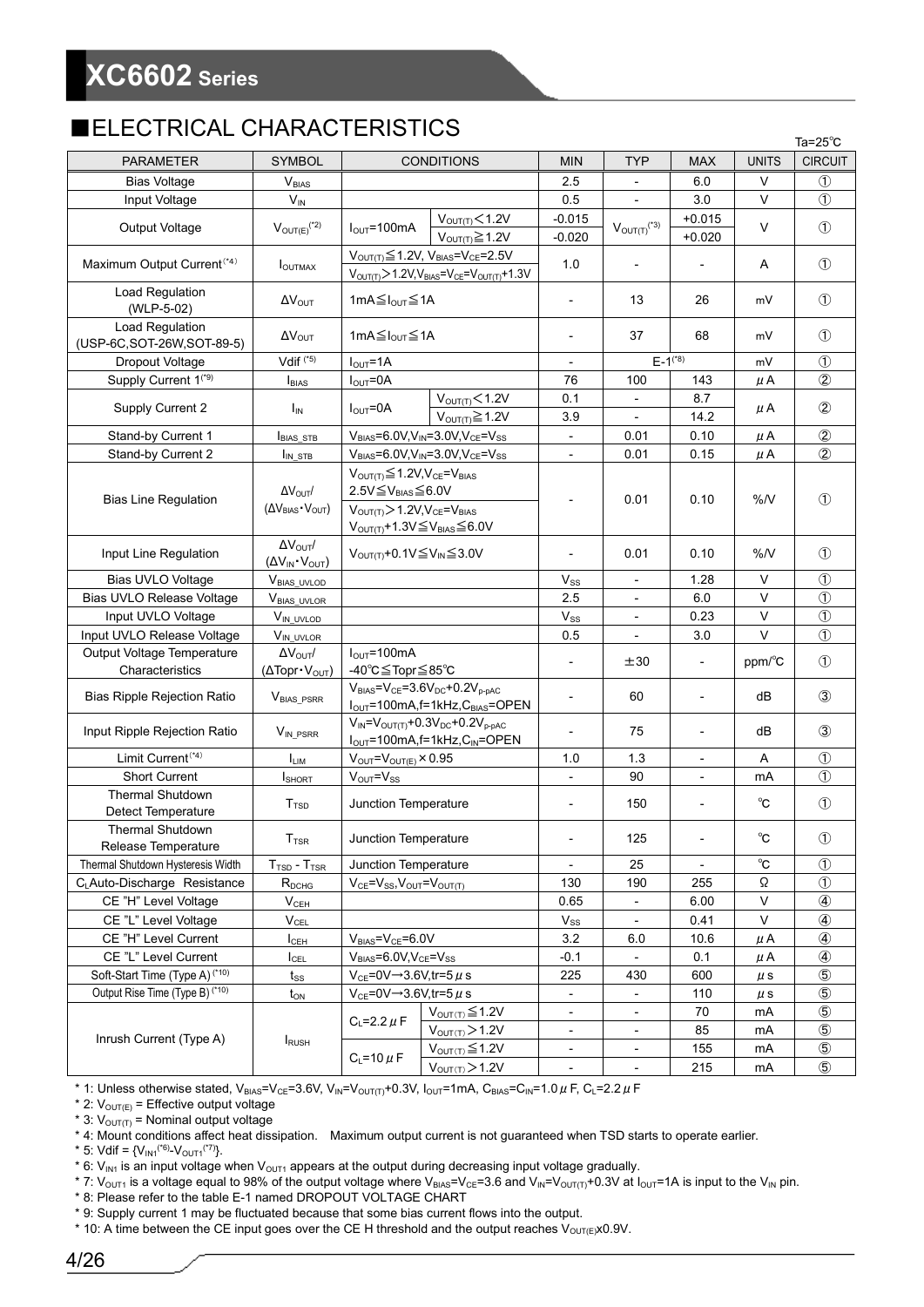### ■ELECTRICAL CHARACTERISTICS (Continued)

●OUTPUT VOLTAGE CHART (WLP-5-02)

|                                 |          | $E-1$                |          |          |              |          |          |              |          |          |              |          |          |              |          |
|---------------------------------|----------|----------------------|----------|----------|--------------|----------|----------|--------------|----------|----------|--------------|----------|----------|--------------|----------|
| <b>NOMINAL</b><br><b>OUTPUT</b> |          | DROPOUT VOLTAGE (mV) |          |          |              |          |          |              |          |          |              |          |          |              |          |
| <b>VOLTAGE</b>                  |          | $VBIAS=3.0V$         |          |          | $VBIAS=3.3V$ |          |          | $VBIAS=3.6V$ |          |          | $VBIAS=4.2V$ |          |          | $VBIAS=5.0V$ |          |
|                                 | $V_{GS}$ |                      | Vdif(mV) | $V_{GS}$ |              | Vdif(mV) | $V_{GS}$ |              | Vdif(mV) | $V_{GS}$ |              | Vdif(mV) | $V_{GS}$ |              | Vdif(mV) |
| $V_{OUT(T)}$                    | (V)      | TYP.                 | MAX.     | (V)      | TYP.         | MAX.     | (V)      | TYP.         | MAX.     | (V)      | TYP.         | MAX.     | (V)      | TYP.         | MAX.     |
| 0.5                             | 2.5      | 79                   | 134      | 2.8      |              |          | 3.1      |              |          | 3.7      |              |          | 4.5      |              |          |
| 0.6                             | 2.4      |                      |          | 2.7      | 76           | 129      | 3.0      |              |          | 3.6      |              |          | 4.4      |              |          |
| 0.7                             | 2.3      | 82                   | 139      | 2.6      |              |          | 2.9      | 76           | 129      | 3.5      | 73           | 124      | 4.3      |              |          |
| 0.8                             | 2.2      | 85                   | 144      | 2.5      | 79           | 134      | 2.8      |              |          | 3.4      |              |          | 4.2      | 72           | 122      |
| 0.9                             | 2.1      | 88                   | 149      | 2.4      | 82           | 139      | 2.7      |              |          | 3.3      |              |          | 4.1      |              |          |
| 1.0                             | 2.0      | 91                   | 154      | 2.3      |              |          | 2.6      |              |          | 3.2      |              |          | 4.0      |              |          |
| 1.1                             | 1.9      | 94                   | 159      | 2.2      | 85           | 144      | 2.5      | 79           | 134      | 3.1      |              |          | 3.9      |              |          |
| 1.2                             | 1.8      | 100                  | 169      | 2.1      | 88           | 149      | 2.4      | 82           | 139      | 3.0      |              |          | 3.8      |              |          |
| 1.3                             | 1.7      | 109                  | 184      | 1.9      | 91           | 154      | 2.3      |              |          | 2.9      | 76           | 129      | 3.7      |              |          |
| 1.4                             | 1.6      | 118                  | 199      | 1.9      | 94           | 159      | 2.2      | 85           | 144      | 2.8      |              |          | 3.6      | 73           | 124      |
| 1.5                             | 1.5      | 130                  | 219      | 1.8      | 100          | 169      | 2.1      | 88           | 149      | 2.7      |              |          | 3.5      |              |          |
| 1.6                             | 1.4      | 144                  | 244      | 1.7      | 109          | 184      | 2.0      | 91           | 154      | 2.6      |              |          | 3.4      |              |          |
| 1.7                             | 1.3      | 171                  | 289      | 1.6      | 118          | 199      | 1.9      | 94           | 159      | 2.5      | 79           | 134      | 3.3      |              |          |
| 1.8                             | 1.2      | 201                  | 339      | 1.5      | 130          | 219      | 1.8      | 100          | 169      | 2.4      | 82           | 139      | 3.2      | 76           | 129      |

\* Dropout voltage is defined as the  $V_{GS}$ (= $V_{BIAS}-V_{OUT(E)}$ ) of the driver transistor.

#### ●OUTPUT VOLTAGE CHART (USP-6C,SOT-26W,SOT-89-5)

|                                 |          | $E-1$                |      |          |              |      |          |              |           |          |              |           |          |              |           |  |
|---------------------------------|----------|----------------------|------|----------|--------------|------|----------|--------------|-----------|----------|--------------|-----------|----------|--------------|-----------|--|
| <b>NOMINAL</b><br><b>OUTPUT</b> |          | DROPOUT VOLTAGE (mV) |      |          |              |      |          |              |           |          |              |           |          |              |           |  |
| <b>VOLTAGE</b>                  |          | $VBIAS=3.0V$         |      |          | $VBIAS=3.3V$ |      |          | $VBIAS=3.6V$ |           |          | $VBIAS=4.2V$ |           |          | $VBIAS=5.0V$ |           |  |
|                                 | $V_{GS}$ | Vdif (mV)            |      | $V_{GS}$ | Vdif (mV)    |      | $V_{GS}$ |              | Vdif (mV) | $V_{GS}$ |              | Vdif (mV) | $V_{GS}$ |              | Vdif (mV) |  |
| $V_{OUT(T)}$                    | (V)      | TYP.                 | MAX. | (V)      | TYP.         | MAX. | (V)      | TYP.         | MAX.      | (V)      | TYP.         | MAX.      | (V)      | TYP.         | MAX.      |  |
| 0.5                             | 2.5      | 152                  | 218  | 2.8      |              |      | 3.1      |              |           | 3.7      |              |           | 4.5      |              |           |  |
| 0.6                             | 2.4      |                      |      | 2.7      | 146          | 213  | 3.0      |              |           | 3.6      |              |           | 4.4      |              |           |  |
| 0.7                             | 2.3      | 155                  | 223  | 2.6      |              |      | 2.9      | 146          | 213       | 3.5      | 140          | 208       | 4.3      |              |           |  |
| 0.8                             | 2.2      | 158                  | 228  | 2.5      | 152          | 218  | 2.8      |              |           | 3.4      |              |           | 4.2      | 137          | 206       |  |
| 0.9                             | 2.1      | 162                  | 233  | 2.4      | 155          | 223  | 2.7      |              |           | 3.3      |              |           | 4.1      |              |           |  |
| 1.0                             | 2.0      | 165                  | 238  | 2.3      |              |      | 2.6      |              |           | 3.2      |              |           | 4.0      |              |           |  |
| 1.1                             | 1.9      | 167                  | 243  | 2.2      | 158          | 228  | 2.5      | 152          | 218       | 3.1      |              |           | 3.9      |              |           |  |
| 1.2                             | 1.8      | 169                  | 253  | 2.1      | 162          | 233  | 2.4      | 155          | 223       | 3.0      |              |           | 3.8      |              |           |  |
| 1.3                             | 1.7      | 179                  | 268  | 2.0      | 165          | 238  | 2.3      |              |           | 2.9      | 146          | 213       | 3.7      |              |           |  |
| 1.4                             | 1.6      | 189                  | 283  | 1.9      | 167          | 243  | 2.2      | 158          | 228       | 2.8      |              |           | 3.6      | 140          | 208       |  |
| 1.5                             | 1.5      | 202                  | 303  | 1.8      | 169          | 253  | 2.1      | 162          | 233       | 2.7      |              |           | 3.5      |              |           |  |
| 1.6                             | 1.4      | 213                  | 328  | 1.7      | 179          | 268  | 2.0      | 165          | 238       | 2.6      |              |           | 3.4      |              |           |  |
| 1.7                             | 1.3      | 225                  | 373  | 1.6      | 189          | 283  | 1.9      | 167          | 243       | 2.5      | 152          | 218       | 3.3      |              |           |  |
| 1.8                             | 1.2      | 255                  | 423  | 1.5      | 202          | 303  | 1.8      | 169          | 253       | 2.4      | 155          | 223       | 3.2      | 146          | 213       |  |

\* Dropout voltage is defined as the  $V_{GS}$ (= $V_{BIAS}-V_{OUT(E)}$ ) of the driver transistor.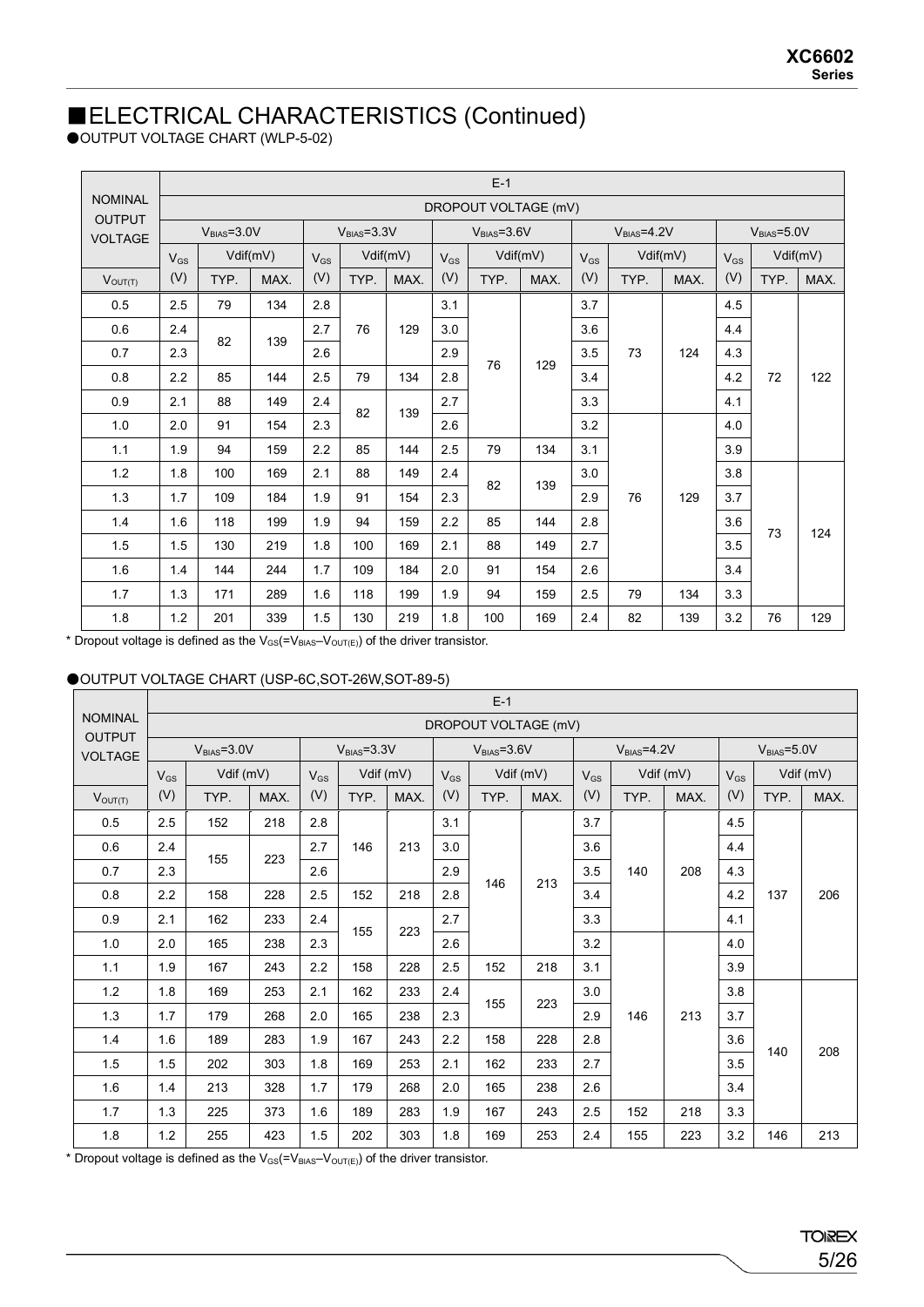## **XC6602 Series TEST CIRCUITS**

●Circuit ①



#### ●Circuit 2



●Circuit **③** SW3  $\mathsf{V}_{\mathsf{BIAS}}$  $C_{\text{BIAS}}$ <br>1.0  $\mu$  F  $V_{IN}$   $V_{OUT}$ A  $\Lambda$ V  $C_{IN}$ <br>1.0  $\mu$  F  $C_{\rm L}$ <br>2.2  $\mu$  F SW4 Τ **CE**  $R_L \leq$  $\begin{array}{c} \begin{array}{c} \downarrow \\ \downarrow \end{array} \end{array}$   $\begin{array}{c} \downarrow \\ \downarrow \end{array}$   $\begin{array}{c} \downarrow \\ \downarrow \end{array}$   $\begin{array}{c} \downarrow \\ \downarrow \end{array}$ SW5 SW6  $V_{SS}$  $\frac{1}{\sqrt{2}}$ 

●Circuit 4

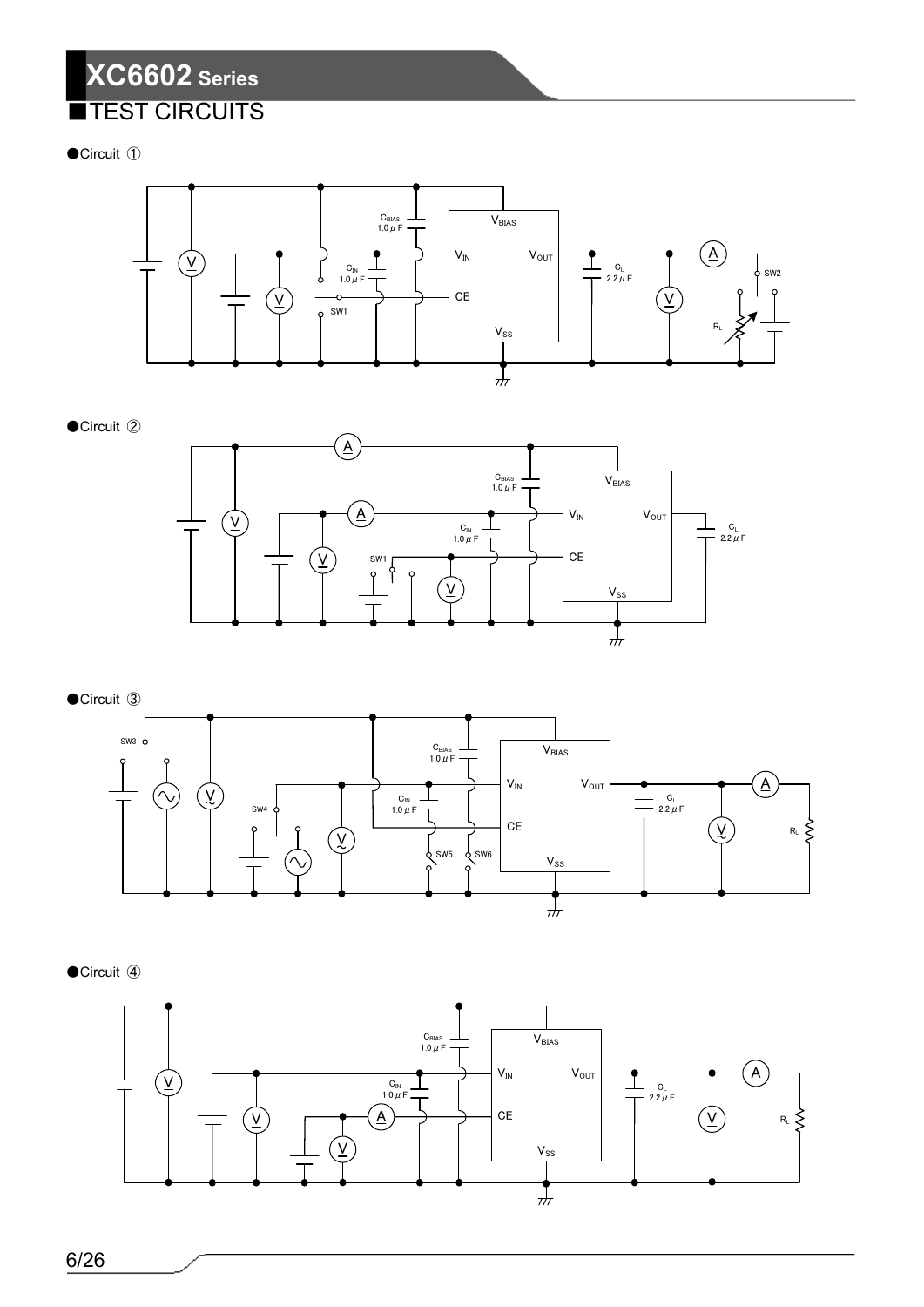### ■TEST CIRCUITS (Continued)

●Circuit 5 (Timing Chart)



XC6602 Series, Type A XC6602 Series, Type B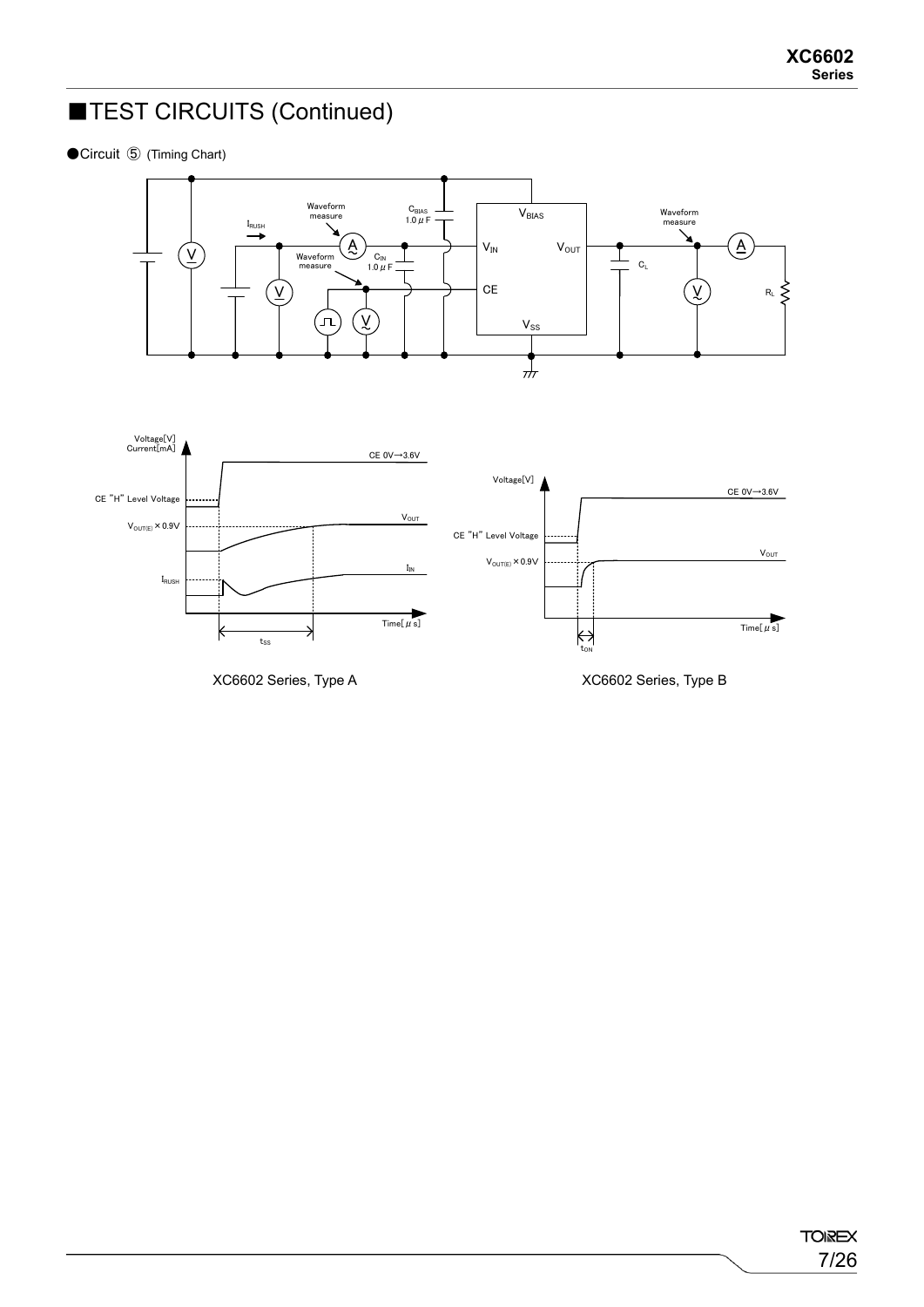### ■OPERATIONAL EXPLANATION

The voltage divided by resistors R1 and R2 is compared with the internal reference voltage by the error amplifier. The  $V_{\text{OUT}}$ pin is then driven by the subsequent output signal. The output voltage at the  $V_{OUT}$  pin is controlled and stabilized by a system of negative feedback.

VBIAS pin is power supply pin for output voltage control circuit, protection circuit and CE circuit. Also, the VBIAS pin supplies some current as output current. V<sub>IN</sub> pin is connected to a driver transistor and provides output current.

In order to obtain high efficient output current through low on-resistance, please take enough V<sub>GS</sub> (=V<sub>BIAS</sub> – V<sub>OUT(E)</sub>) of the driver transistor.



#### Figure1: XC6602 Series, Type A

<Soft-Start Function>

With the XC6602 (Type A), the inrush current ( $I_{RUSH}$ ) from  $V_{IN}$  to  $V_{OUT}$  for charging  $C_L$  at start-up can be reduced and makes the V<sub>IN</sub> stable.

As for the XC6602, the soft-start time in the type A is optimized internally. On the other hand, the type B of the XC6602 does not have the soft-start time function.

#### <Current Limiter, Short-Circuit Protection>

The XC6602 series includes a combination of a fixed current limiter circuit and a foldback short-circuit protection. When the output current reaches the current limit, the output voltage drops and this operation makes the output current foldback to be decreased.

#### <Thermal Shutdown Circuit (TSD) >

When the junction temperature of the built-in driver transistor reaches the temperature limit, the thermal shutdown circuit operates and the driver transistor will be set to OFF. The IC resumes its operation when the thermal shutdown function is released and the IC's operation is automatically restored because the junction temperature drops to the level of the thermal shutdown release temperature.

#### <Under Voltage Lock Out (UVLO) >

When the V<sub>BIAS</sub> pin and V<sub>IN</sub> pin voltage drops, the output driver transistor is set to OFF by UVLO function to prevent false output caused by unstable operation of the internal circuitry. When the V<sub>BIAS</sub> pin voltage and the V<sub>IN</sub> pin voltage rises at release voltage, the UVLO function is released. The driver transistor is turned ON and start to operate voltage regulation.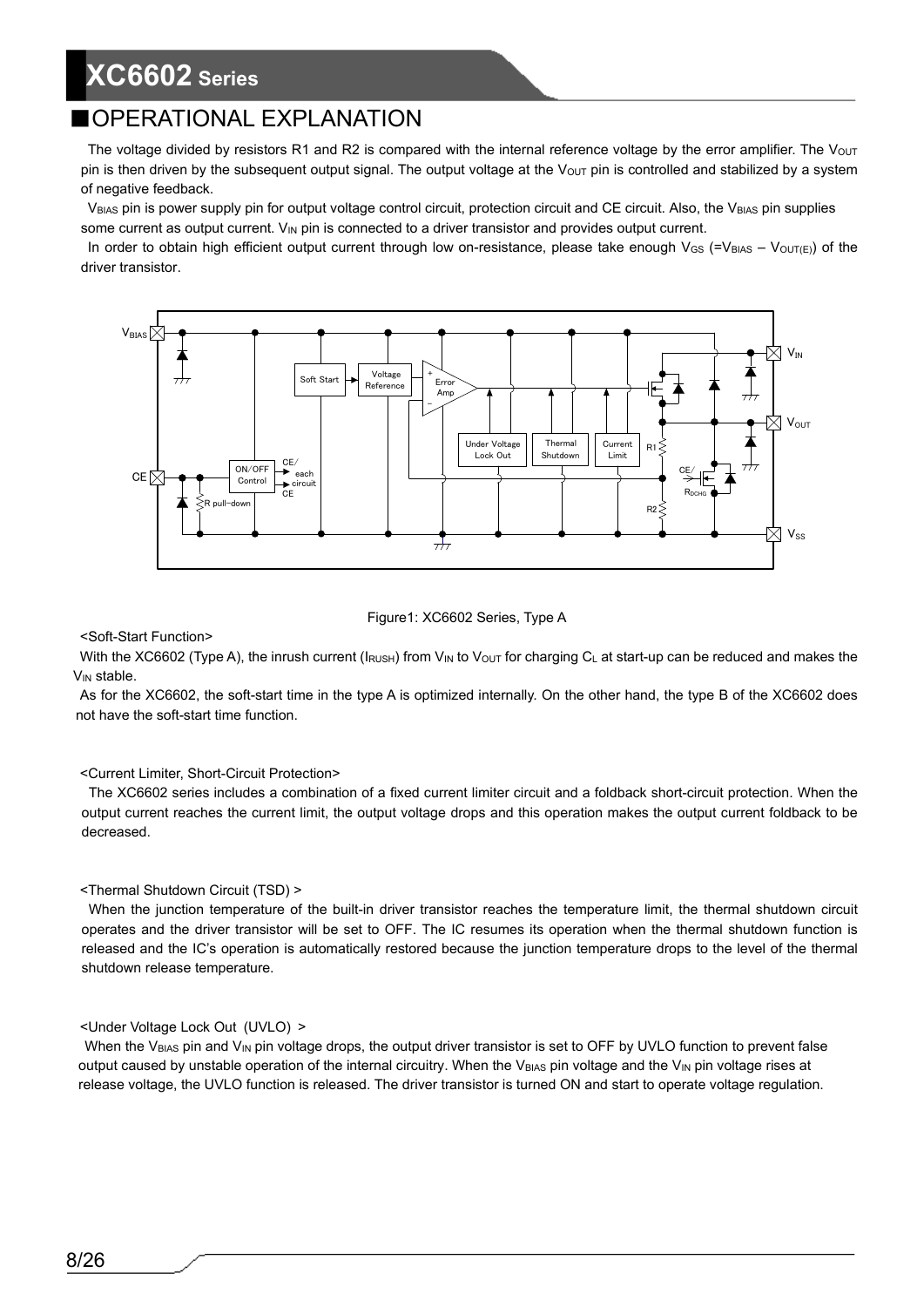### ■OPERATIONAL EXPLANATION (Continued)

#### <CE Pin>

The XC6602 internal circuitry can be shutdown via the signal to the CE pin. In shutdown mode with CE low level voltage, the Vout pin will be pulled down to the Vss level via C<sub>L</sub> discharge resistance (R<sub>DCHG</sub>) placed in parallel to R1 and R2.

The CE pin has pull-down circuitry so that CE input current flows during IC operation. If the CE pin voltage is taken from V<sub>BIAS</sub> pin or  $V_{SS}$  pin then logic is fixed and the IC will operate normally. However, supply current may increase as a result of through current in the IC's internal circuitry when medium voltage is input.

#### <CL High Speed Auto-Discharge>

XC6602 series can quickly discharge the electric charge at the output capacitor (CL) via the internal transistor located between the V<sub>OUT</sub> pin and the Vss pin when a low signal to the CE pin which enables a whole IC circuit put into OFF state. When the IC is disabled, electric charge at the output capacitor  $(C<sub>L</sub>)$  is quickly discharged so that it could avoids malfunction. Discharge time of the output capacitor (C<sub>L</sub>) is set by the C<sub>L</sub> auto-discharge resistance (R<sub>DCHG</sub>) and the output capacitor (C<sub>L</sub>). By setting time constant of a C<sub>L</sub> auto-discharge resistance value (R<sub>DCHG</sub>) and an output capacitor value (C<sub>L</sub>) as  $\tau$  ( $\tau$  = C<sub>L</sub> x R<sub>DCHG</sub>), the output voltage after discharge via the internal transistor is calculated by the following formula. Please also note R<sub>DCHG</sub> is depended on VBIAS. When VBIAS is larger, RDCHG is smaller.

*V* =  $V_{OUT(E)} \times e^{-t/\tau}$  or  $t = \tau ln(V_{OUT(E)}/V)$ 

(V: Output voltage after discharge,  $V_{\text{OUT}(E)}$ : Initial Output voltage, t: Discharge time,  $\tau$ : C<sub>L</sub> auto-discharge resistance R<sub>DCHG</sub>  $\times$  C<sub>L</sub> Output capacitance

#### <Low ESR Capacitor>

With the XC6602 series, a stable output voltage is achievable even if used with low ESR capacitors, as a phase compensation circuit is built-in. The output capacitor  $(C_L)$  should be connected as close to V<sub>OUT</sub> pin and Vss pin to obtain stable phase compensation. Values required for the phase compensation are as the table below.

For a stable power input, please connect an bias capacitor (C<sub>BIAS</sub>) between the V<sub>BIAS</sub> pin and the V<sub>SS</sub> pin. Also, please connect an input capacitor (C<sub>IN</sub>) between the V<sub>IN</sub> pin and the V<sub>SS</sub> pin. In order to ensure the stable phase compensation while avoiding run-out of values, please use the capacitor ( $C_{\text{BIAS}}$ ,  $C_{\text{IN}}$ ,  $C_{\text{L}}$ ) which does not depend on bias or temperature too much. The table below shows recommended values of C<sub>BIAS</sub>, C<sub>IN</sub>, C<sub>L</sub>.

CHART 1: Recommended Values of CBIAS, CIN, CL (MIN.)

| OUTPUT VOLTAGE RANGE | <b>BIAS CAPACITOR</b>      | <b>INPUT CAPACITOR</b> | <b>OUTPUT CAPACITOR</b> |
|----------------------|----------------------------|------------------------|-------------------------|
| VOUT(T)              | $\mathsf{\dot{\cup}}$ BIAS | ÜΜ                     |                         |
| $0.5V \sim 1.8V$     | 1.0µF                      | $1.0\mu F$             | $2.2\nu F$              |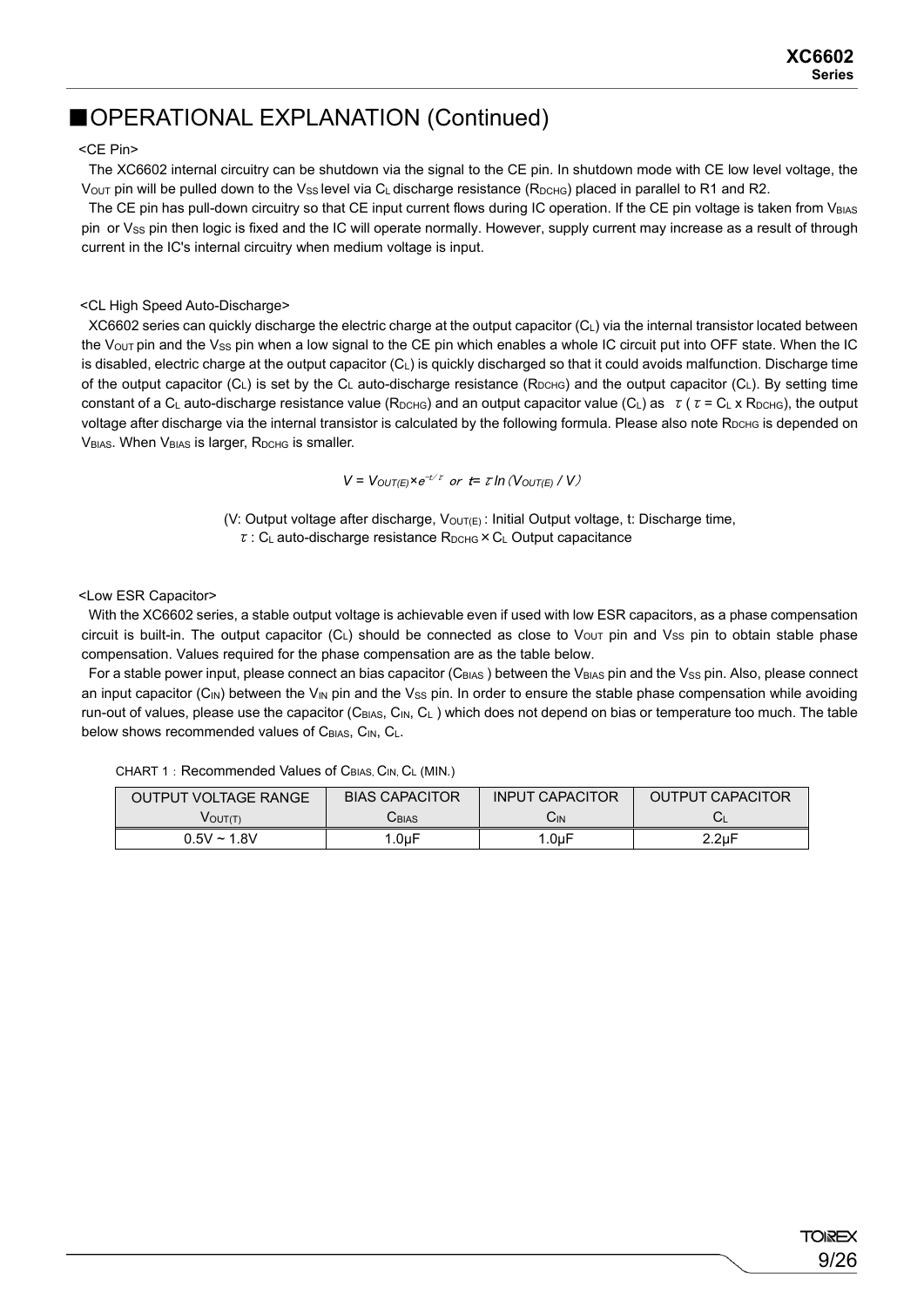## **XC6602 Series** ■NOTES ON USE

- 1. For temporary, transitional voltage drop or voltage rising phenomenon, the IC is liable to malfunction should the ratings be exceeded.
- 2. Where wiring impedance is high, operations may become unstable due to noise and/or phase lag depending on output current. Please keep the resistance low for the VBIAS, VIN and Vss wiring in particular.
- 3. Please wire the  $C_{B|AS}$ ,  $C_{IN}$  and  $C_L$  as close to the IC as possible.
- 4. Capacitances of these capacitors (C<sub>BIAS</sub>, C<sub>IN,</sub> C<sub>L</sub>) are decreased by the influences of bias voltage and ambient temperature. Care shall be taken for capacitor selection to ensure stability of phase compensation from the point of ESR influence.
- 5. When it is used in a quite small input / output dropout voltage, output may go into unstable operation. Please test it thoroughly before using it in production.
- 6. Torex places an importance on improving our products and their reliability. We request that users incorporate fail-safe designs and post-aging protection treatment when using Torex products in their systems
- 7. Note on mounting (WLP-5-02)
	- (1) Mount pad design should be optimized for user's conditions.
	- (2) Sn-AG-Cu is used for the package terminals. If eutectic solder is used, mounting reliability is decreased. Please do not use eutectic solder paste.
	- (3) When underfill agent is used to increase interfacial bonding strength, please take enough evaluation for selection. Some underfill materials and applied conditions may decrease bonding reliability.
	- (4) The IC has exposed surface of silicon material in the top marking face and sides so that it is weak against mechanical damages. Please take care of handling to avoid cracks and breaks.
	- (5) The IC has exposed surface of silicon material in the top marking face and sides. Please use the IC with keeping the circuit open (avoiding short-circuit from the out).
	- (6) Semi-transparent resin is coated on the circuit face of the package. Please be noted that the usage under strong lights may affects device performance.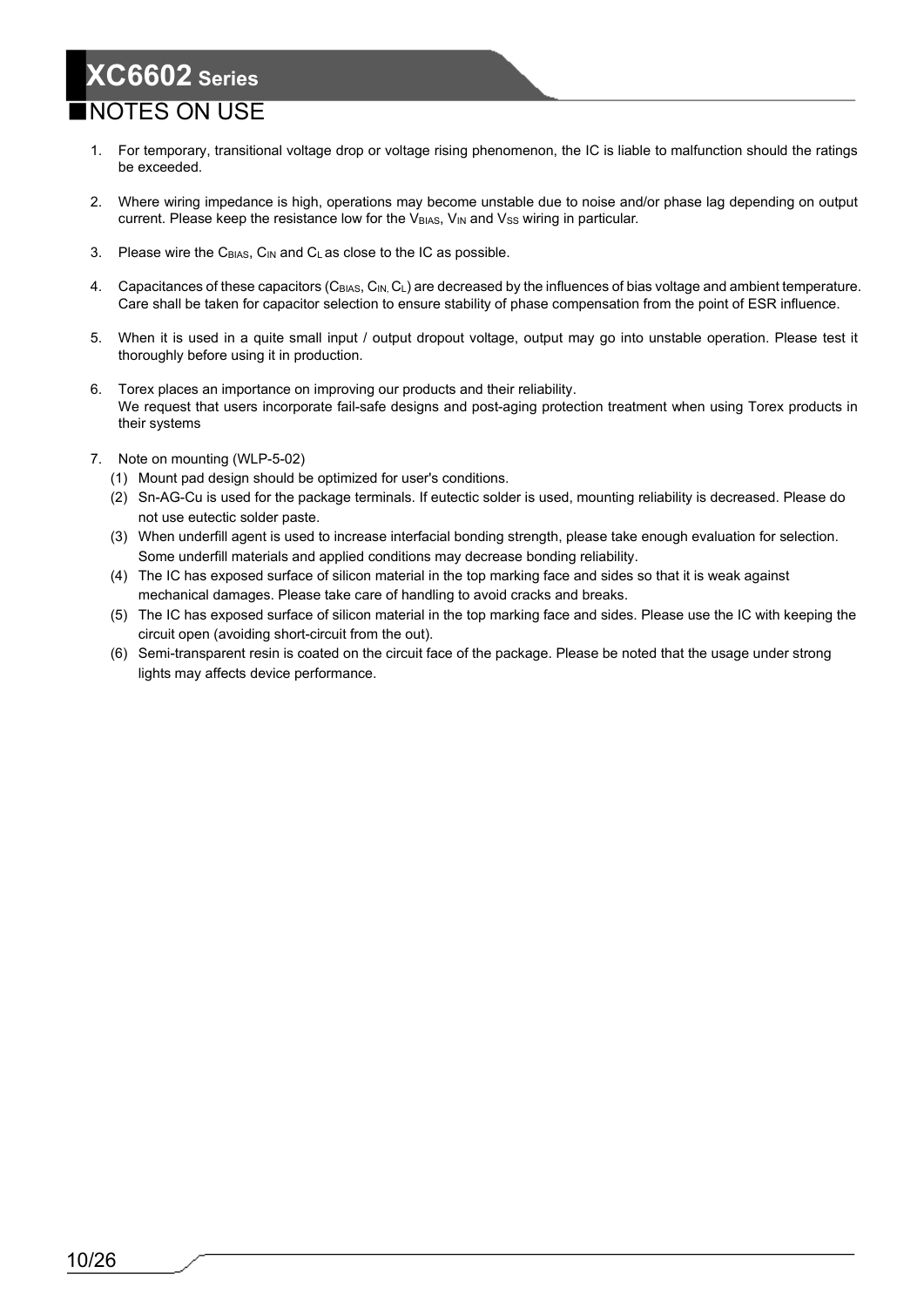### **TYPICAL PERFORMANCE CHARACTERISTICS**

\* Unless otherwise stated, VBIAS=VcE=3.6V, VIN=VOUT(T)+0.3V, IOUT=1mA, CBIAS= CIN=1.0 μF, CL=2.2 μF, Ta=25°C



\* Mount conditions affect heat dissipation. Thermal shutdown may start to operate before reaching the current limit.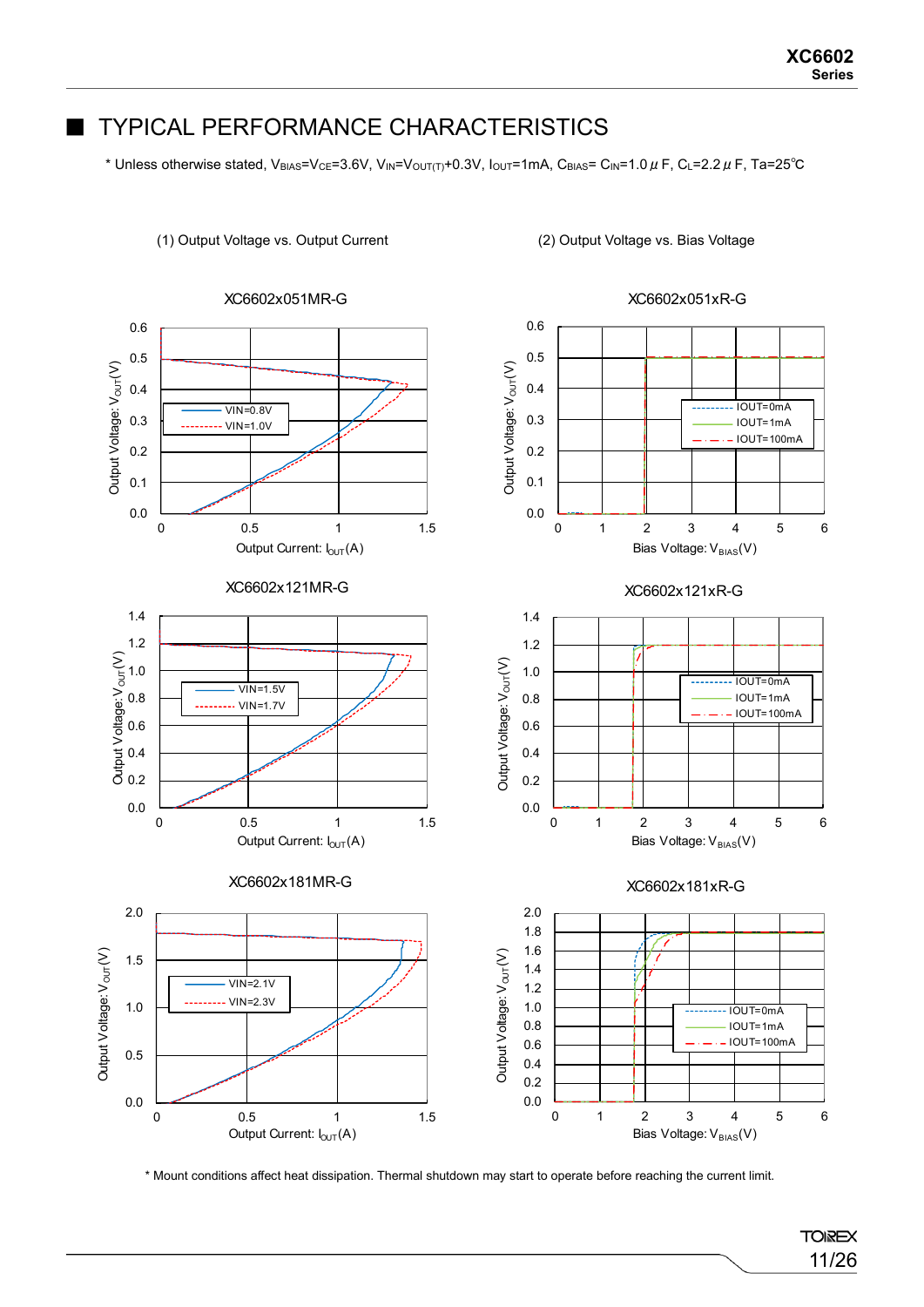### ■TYPICAL PERFORMANCE CHARACTERISTICS (Continued)

\* Unless otherwise stated, V<sub>BIAS</sub>=V<sub>CE</sub>=3.6V, V<sub>IN</sub>=V<sub>OUT(T)</sub>+0.3V, I<sub>OUT</sub>=1mA, C<sub>BIAS</sub>= C<sub>IN</sub>=1.0  $\mu$  F, C<sub>L</sub>=2.2  $\mu$  F, Ta=25°C



#### XC6602x121xR-G



#### XC6602x181xR-G







#### XC6602xxx1MR-G



 $(1)$  V<sub>GS</sub> is a Gate –Source voltage of the driver transistor that is defined as the value of  $V_{BIAS}$  -  $V_{OUT(E)}$ .

A value of the dropout voltage is determined by the value of the  $V_{GS}$ .

#### 12/26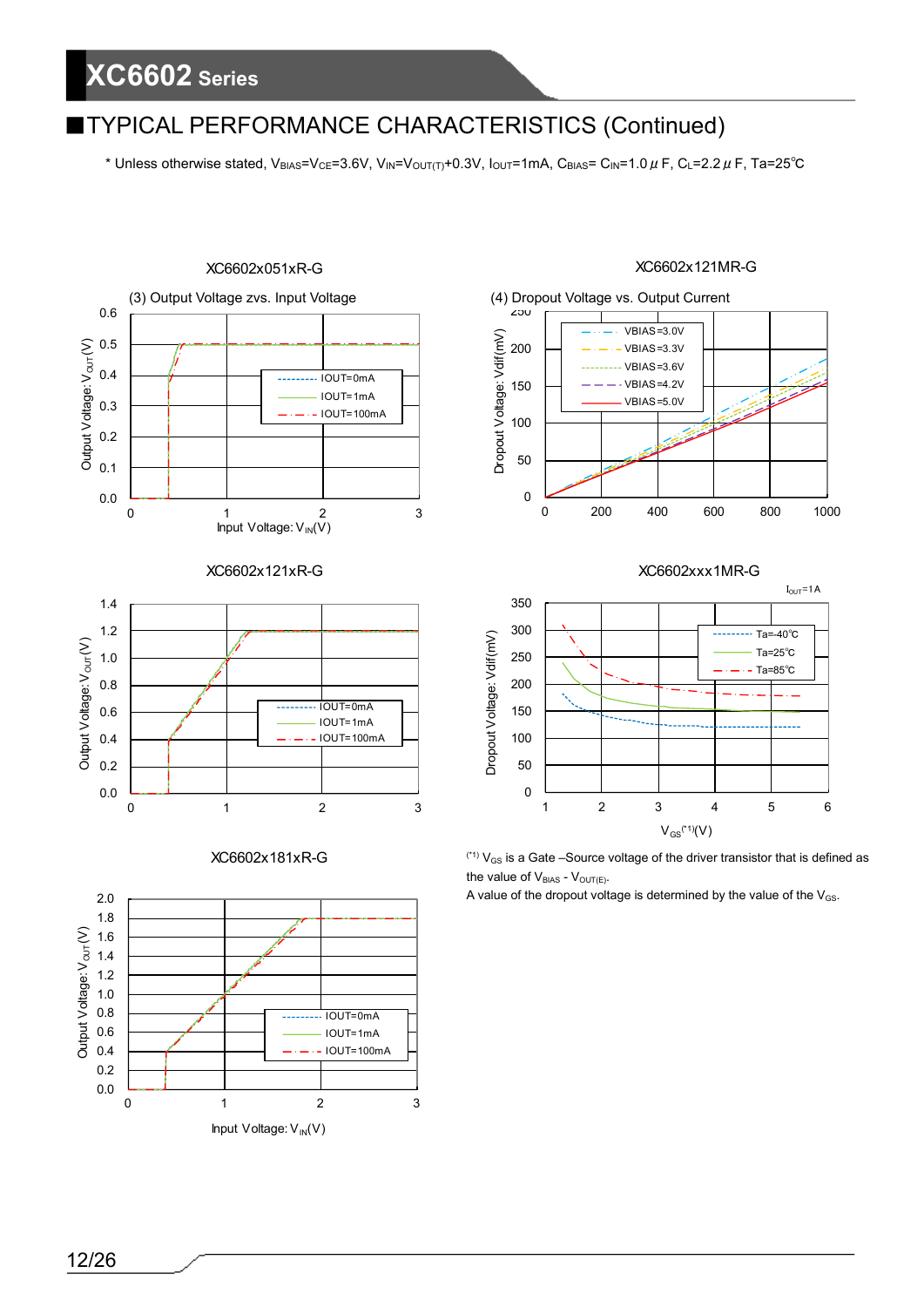### ■TYPICAL PERFORMANCE CHARACTERISTICS (Continued)

\* Unless otherwise stated, VBIAS=VcE=3.6V, VIN=VoUT(T)+0.3V, IoUT=1mA, CBIAS= CIN=1.0 μF, CL=2.2 μF, Ta=25°C



(5) Supply Bias Current vs. Bias Voltage (6) Supply Input Current vs. Input Voltage



**TOREX** 13/26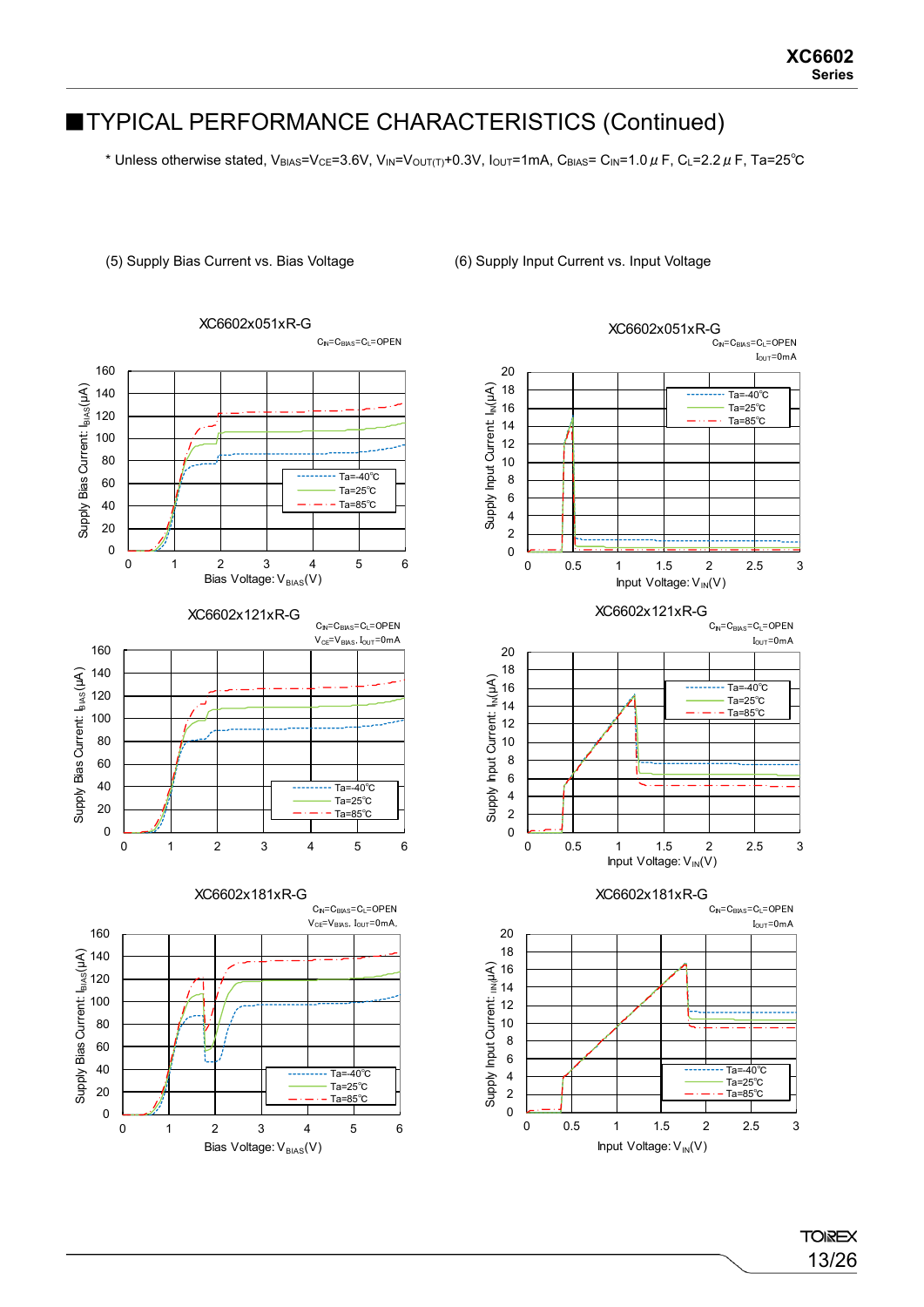### TYPICAL PERFORMANCE CHARACTERISTICS (Continued)

\* Unless otherwise stated, V<sub>BIAS</sub>=V<sub>CE</sub>=3.6V, V<sub>IN</sub>=V<sub>OUT(T)</sub>+0.3V, I<sub>OUT</sub>=1mA, C<sub>BIAS</sub>= C<sub>IN</sub>=1.0  $\mu$  F, C<sub>L</sub>=2.2  $\mu$  F, Ta=25°C



### 14/26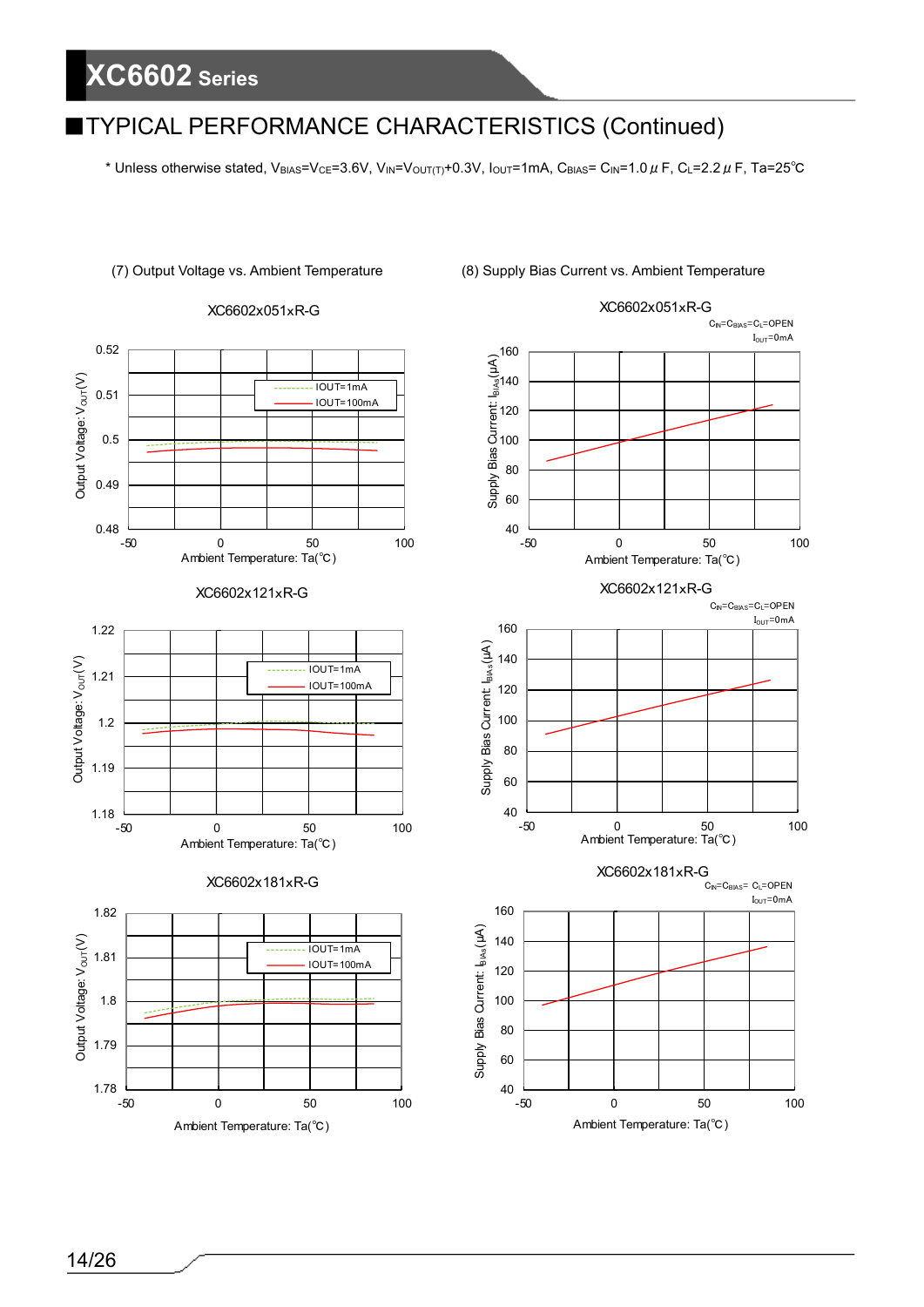### ■TYPICAL PERFORMANCE CHARACTERISTICS (Continued)

\* Unless otherwise stated, V<sub>BIAS</sub>=V<sub>CE</sub>=3.6V, V<sub>IN</sub>=V<sub>OUT(T)</sub>+0.3V, I<sub>OUT</sub>=1mA, C<sub>BIAS</sub>= C<sub>IN</sub>=1.0  $\mu$  F, C<sub>L</sub>=2.2  $\mu$  F, Ta=25°C





**TOIREX** 15/26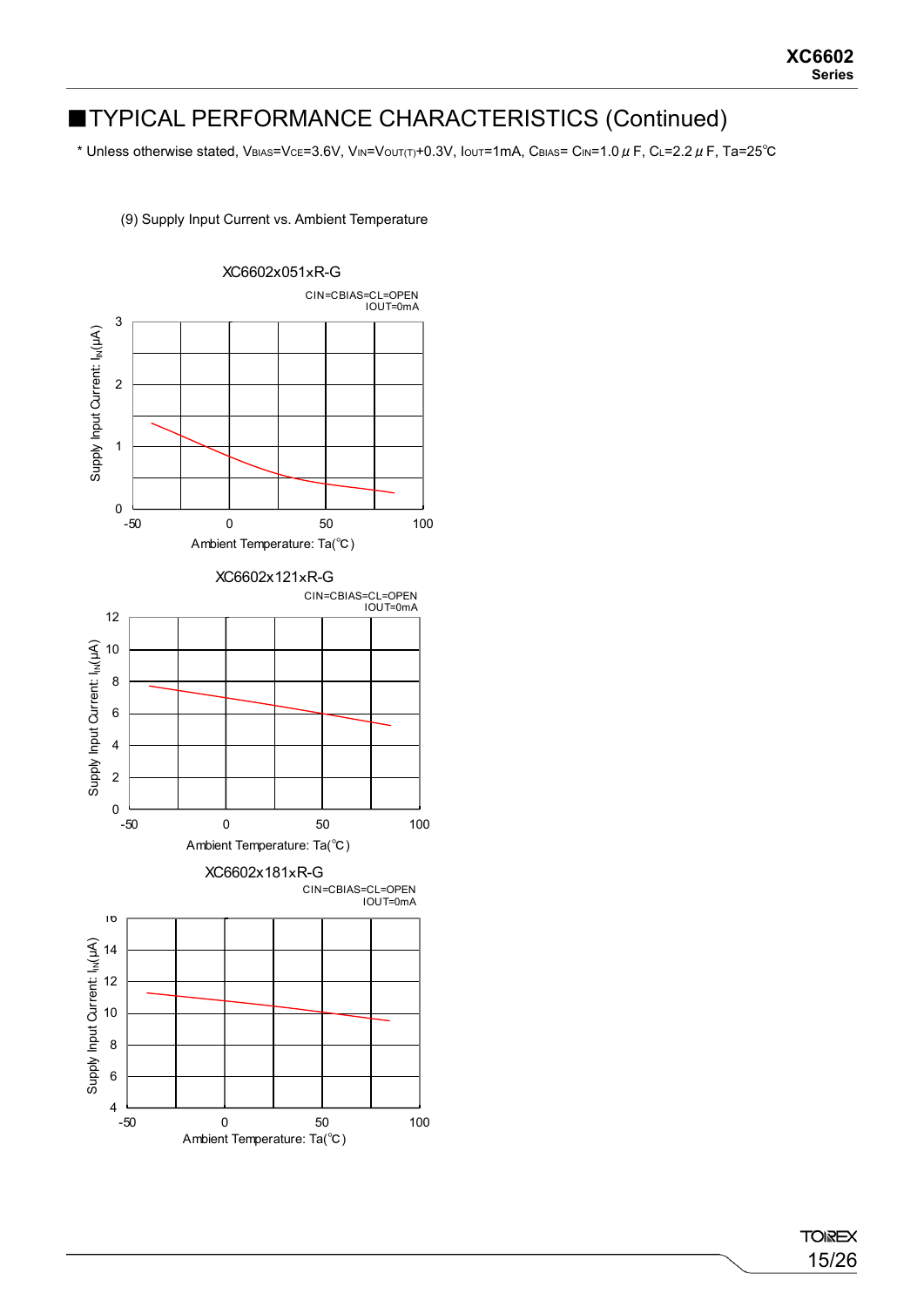### TYPICAL PERFORMANCE CHARACTERISTICS (Continued)

\* Unless otherwise stated, V<sub>BIAS</sub>=V<sub>CE</sub>=3.6V, V<sub>IN</sub>=V<sub>OUT(T)</sub>+0.3V, I<sub>OUT</sub>=1mA, C<sub>BIAS</sub>= C<sub>IN</sub>=1.0  $\mu$  F, C<sub>L</sub>=2.2  $\mu$  F, Ta=25°C

#### (10) Bias Transient Response (11) Input Transient Response

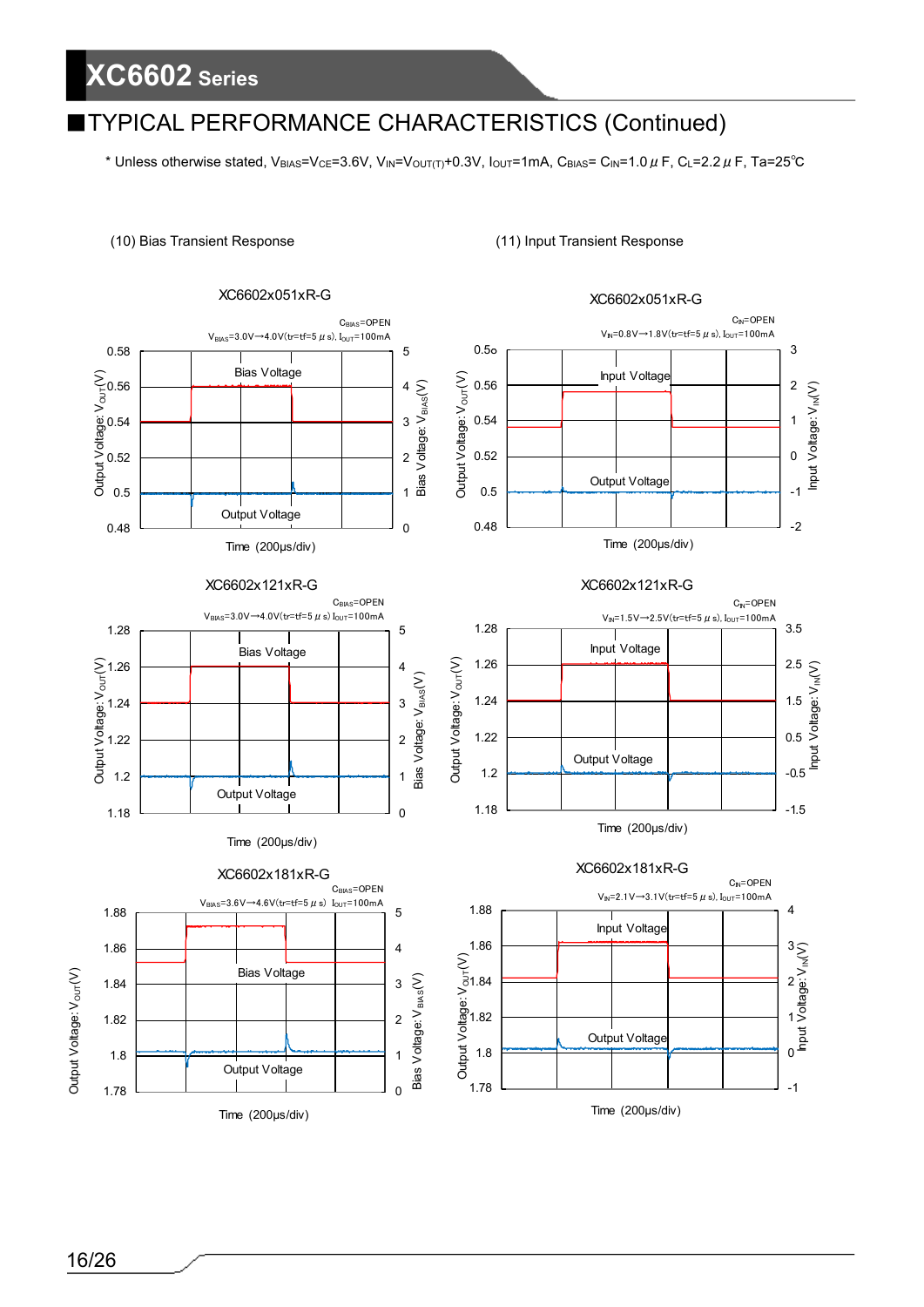### ■TYPICAL PERFORMANCE CHARACTERISTICS (Continued)

\* Unless otherwise stated, VBIAS=VCE=3.6V, VIN=VOUT(T)+0.3V, IOUT=1mA, CBIAS= CIN=1.0  $\mu$  F, CL=2.2  $\mu$  F, Ta=25°C

#### (12) Load Transient Response





Time (200μs/div)



**TOIREX** 17/26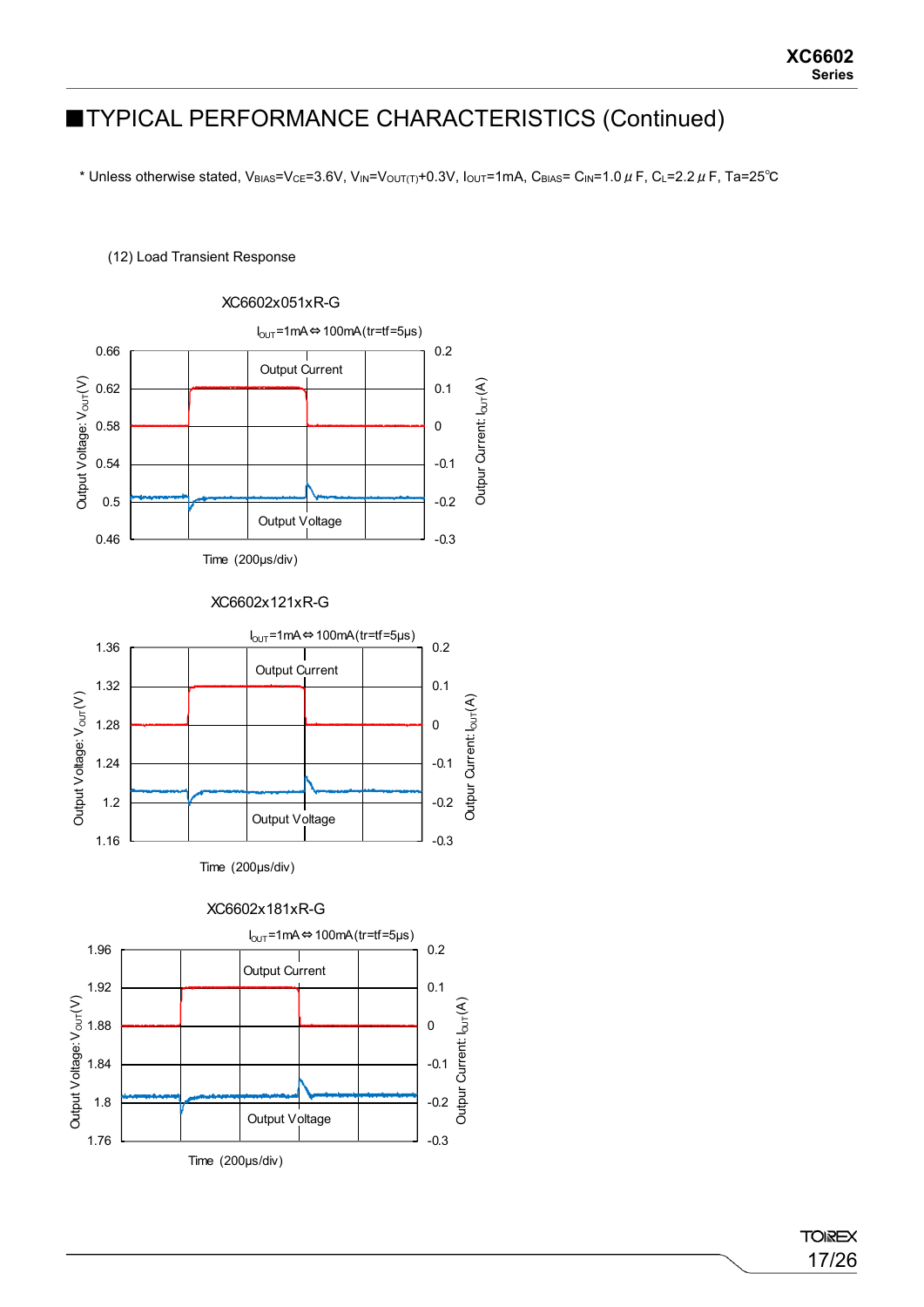### YPICAL PERFORMANCE CHARACTERISTICS (Continued)

\* Unless otherwise stated, VBIAS=VcE=3.6V, VIN=VOUT(T)+0.3V, IOUT=1mA, CBIAS= CIN=1.0 μF, CL=2.2 μF, Ta=25°C

#### (13) CE Input Voltage Response

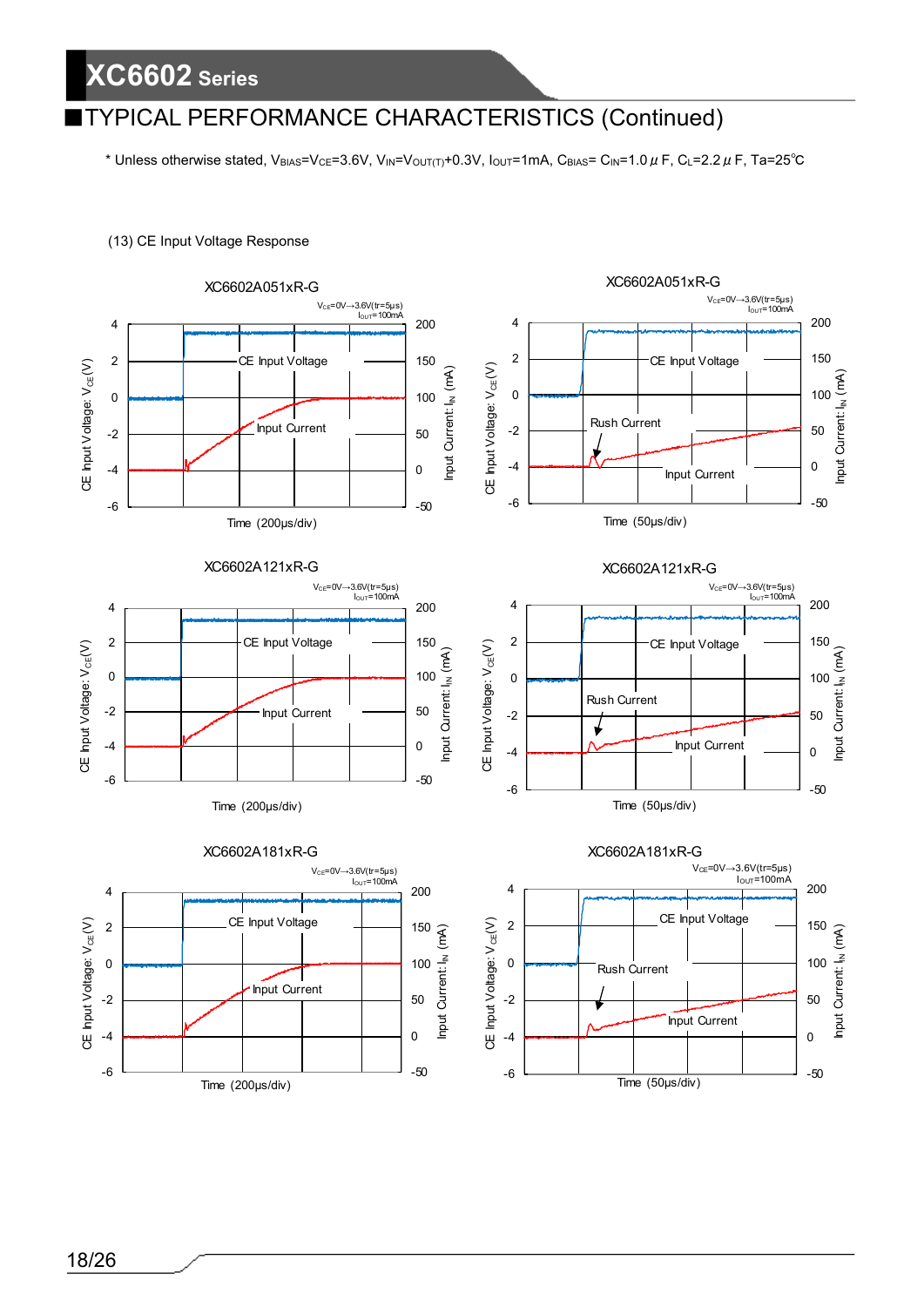### ■TYPICAL PERFORMANCE CHARACTERISTICS (Continued)

\* Unless otherwise stated, VBIAS=VCE=3.6V, VIN=VOUT(T)+0.3V, IOUT=1mA, CBIAS= CIN=1.0  $\mu$  F, CL=2.2  $\mu$  F, Ta=25°C

#### (13)CE Input Voltage Response (Continued)

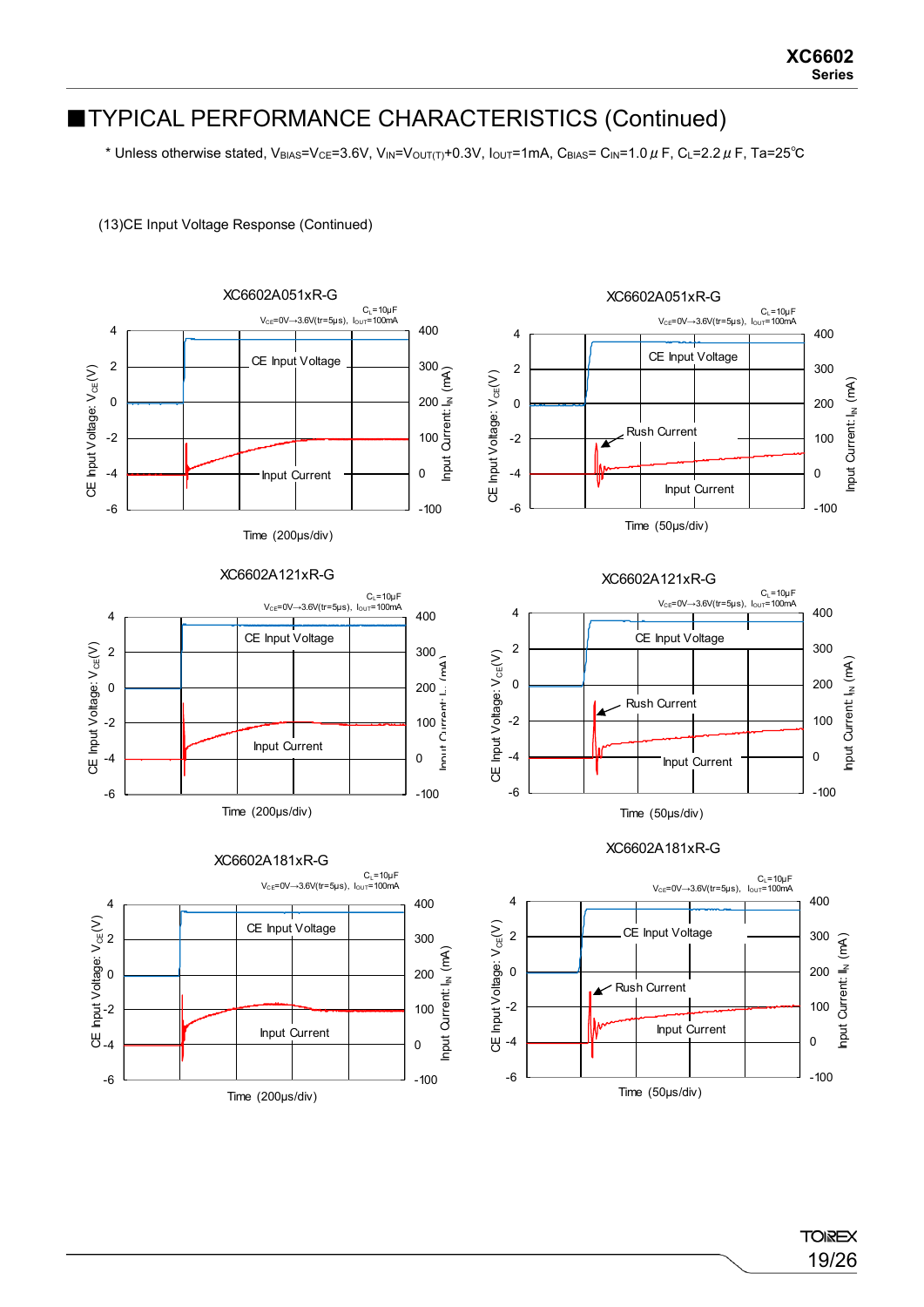### TYPICAL PERFORMANCE CHARACTERISTICS (Continued)

\* Unless otherwise stated, VBIAS=VCE=3.6V, VIN=VOUT(T)+0.3V, IOUT=1mA, CBIAS= CIN=1.0  $\mu$  F, CL=2.2  $\mu$  F, Ta=25°C



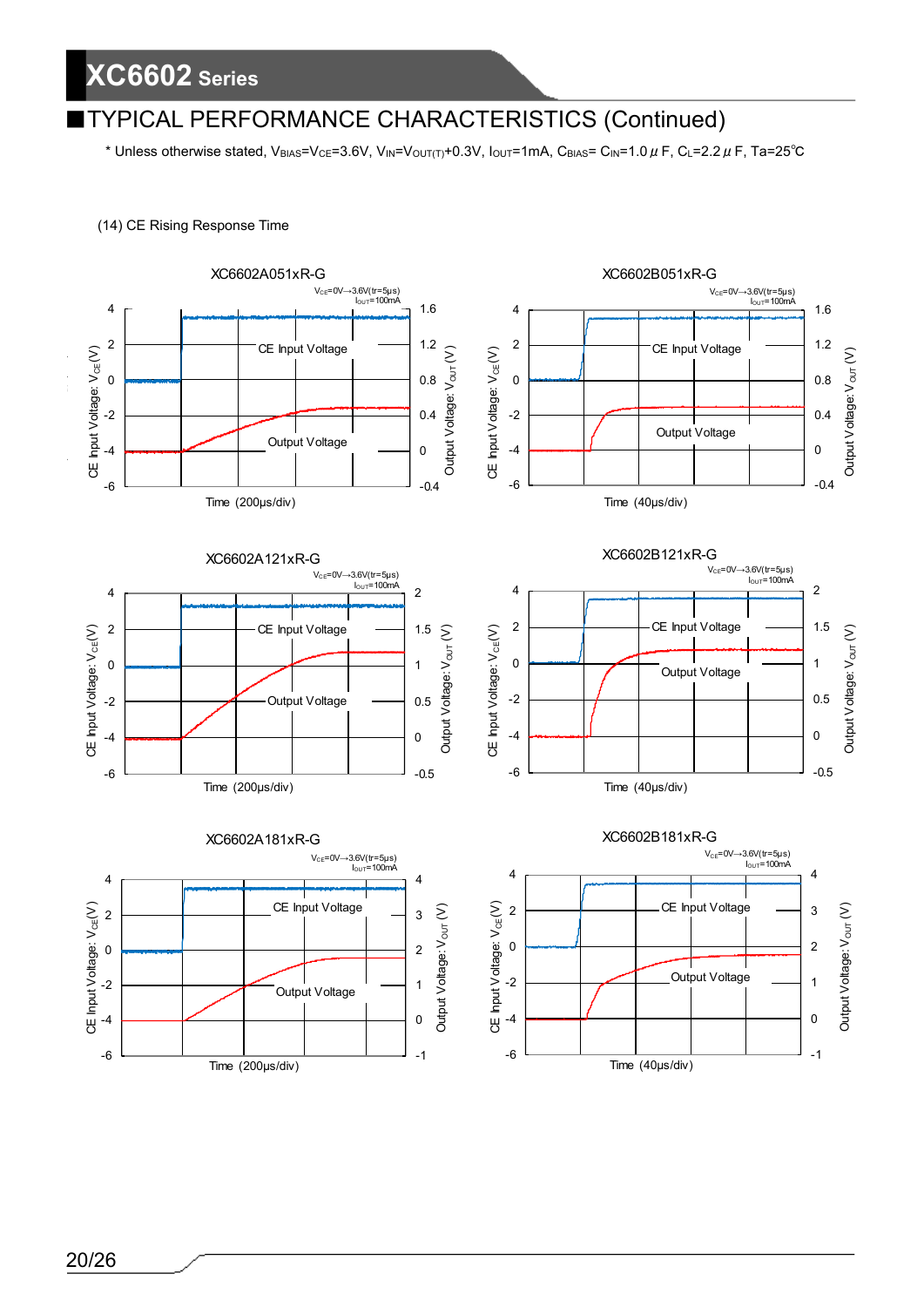### ■TYPICAL PERFORMANCE CHARACTERISTICS (Continued)

\* Unless otherwise stated, V<sub>BIAS</sub>=V<sub>CE</sub>=3.6V, V<sub>IN</sub>=V<sub>OUT(T)</sub>+0.3V, I<sub>OUT</sub>=1mA, C<sub>BIAS</sub>= C<sub>IN</sub>=1.0  $\mu$  F, C<sub>L</sub>=2.2  $\mu$  F, Ta=25°C



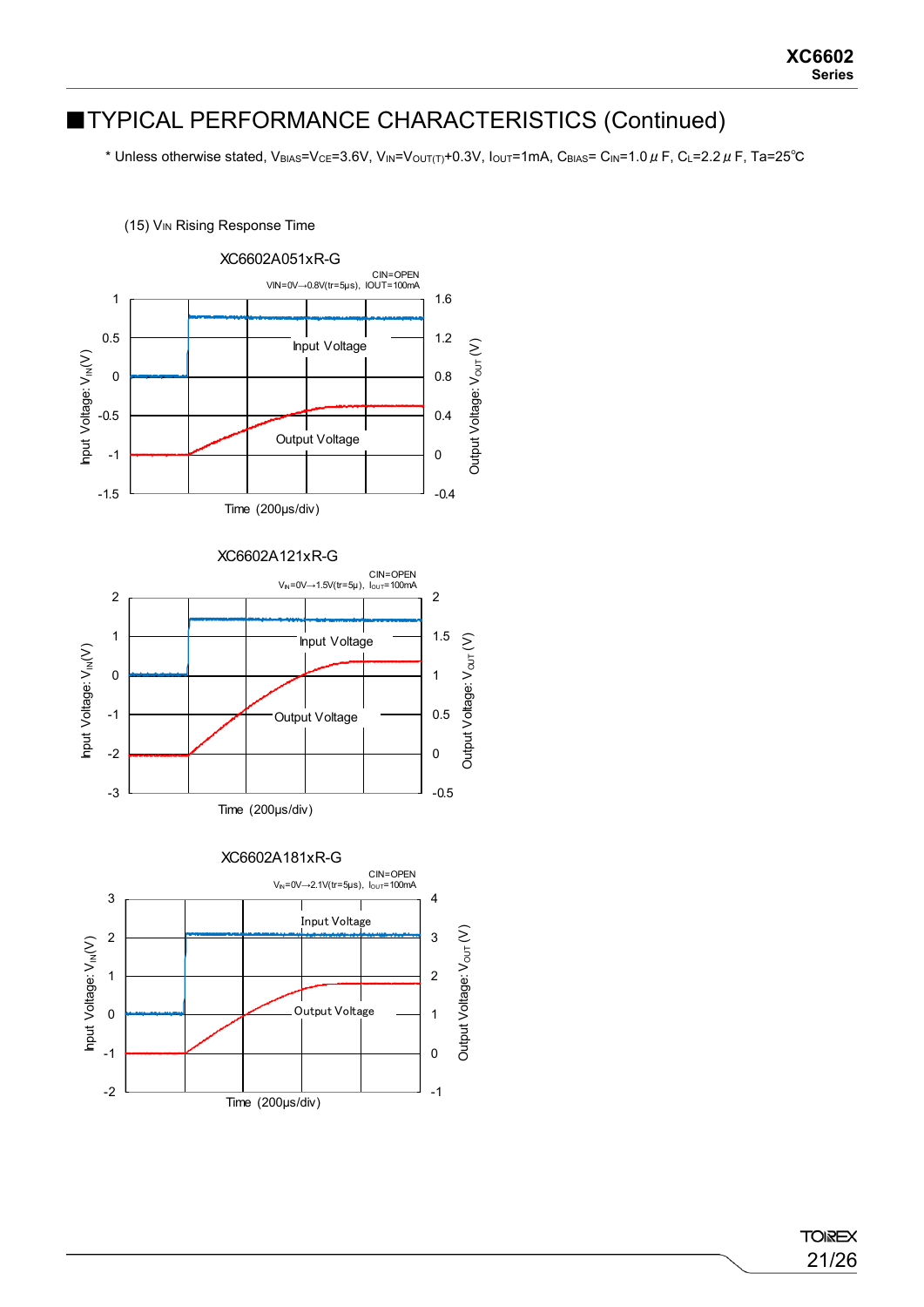### TYPICAL PERFORMANCE CHARACTERISTICS (Continued)

\* Unless otherwise stated, VBIAS=VcE=3.6V, VIN=VOUT(T)+0.3V, IOUT=1mA, CBIAS= CIN=1.0 μF, CL=2.2 μF, Ta=25°C

 $V\vert_{\sf N}$   $_{\sf PSRR}$  (dB)

 $VI_N$ <sub>PSRR</sub> $(dB)$ 

 $V_{\,\rm N}$   $_{\rm PSRR}$  (dB)

 $V_{N\_PSRR}(dB)$ 

#### (16) Bias Voltage Ripple Rejection (17) Input Voltage Ripple Rejection

XC6602x051xR-G  $C_{\text{BIAS}}$ =OPEN<br> $I_{\text{OUT}}$ =100mA  $V_{\text{BIAS}} = 3.6V_{\text{DC}} + 0.2V_{\text{D}} - \text{pAC}$ 100 90 80 70 60  $V_{\rm BIAS\_PSRR}(\rm dB)$  $V_{\sf BIAS\_PSRR}(\text{dB})$ 50 Ш 40 30 20 10  $\begin{array}{c} 0 \\ 0.01 \end{array}$ 0.01 0.1 1 10 100 1000 10000







Frequency (kHz)





XC6602x121xR-G



Frequency (kHz)



Frequency (kHz)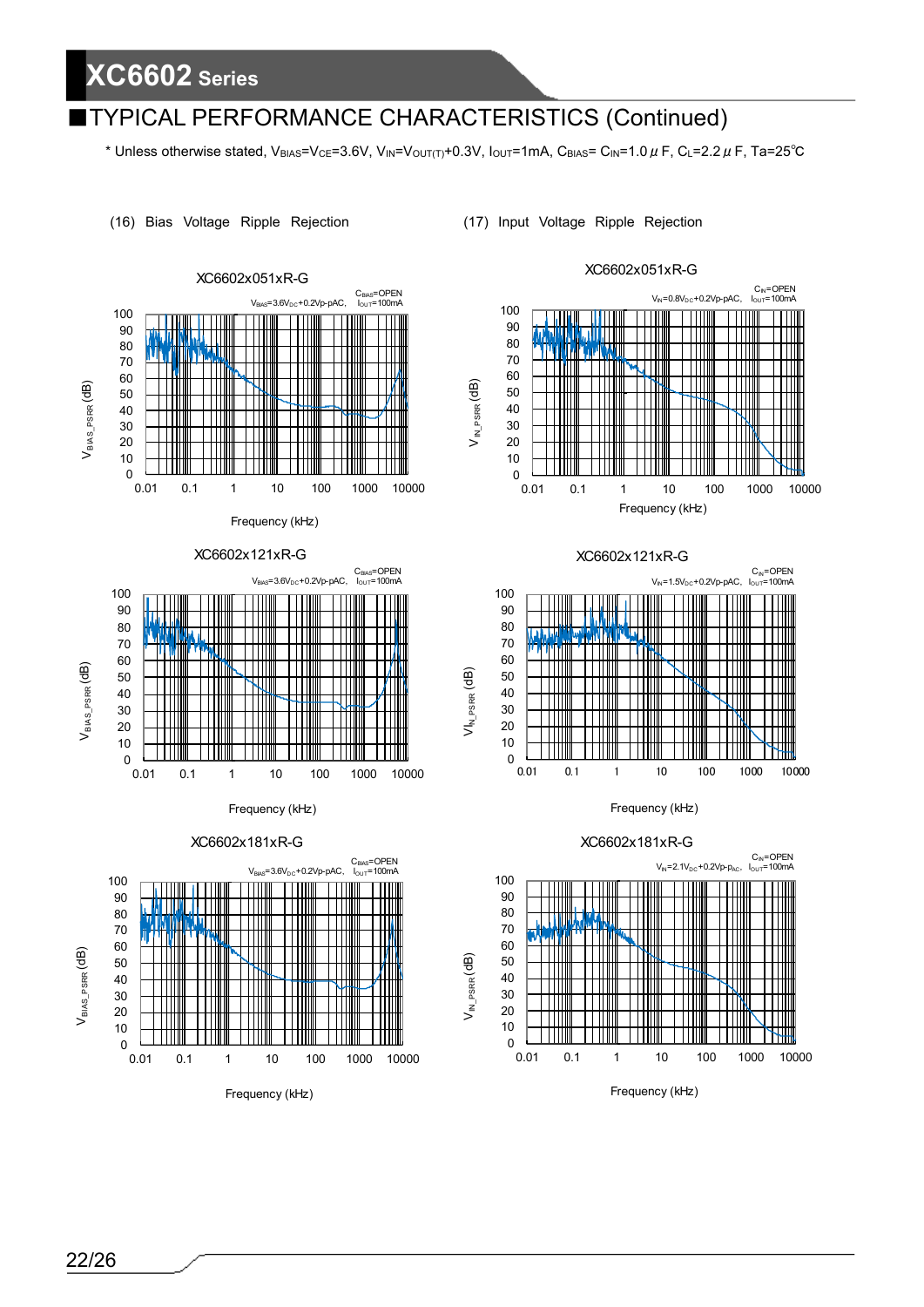## ■PACKAGING INFORMATION

For the latest package information go to, [www.torexsemi.com/technical-support/packages](https://www.torexsemi.com/technical-support/packages/)

| <b>PACKAGE</b> | <b>OUTLINE / LAND PATTERN</b> | THERMAL CHARACTERISTICS           |
|----------------|-------------------------------|-----------------------------------|
| SOT-26W        | SOT-26W PKG                   | <b>SOT-26W Power Dissipation</b>  |
| SOT-89-5       | <b>SOT-89-5 PKG</b>           | SOT-89-5 Power Dissipation        |
| USP-6C         | USP-6C PKG                    | <b>USP-6C Power Dissipation</b>   |
| WLP-5-02       | <b>WLP-5-02 PKG</b>           | <b>WLP-5-02 Power Dissipation</b> |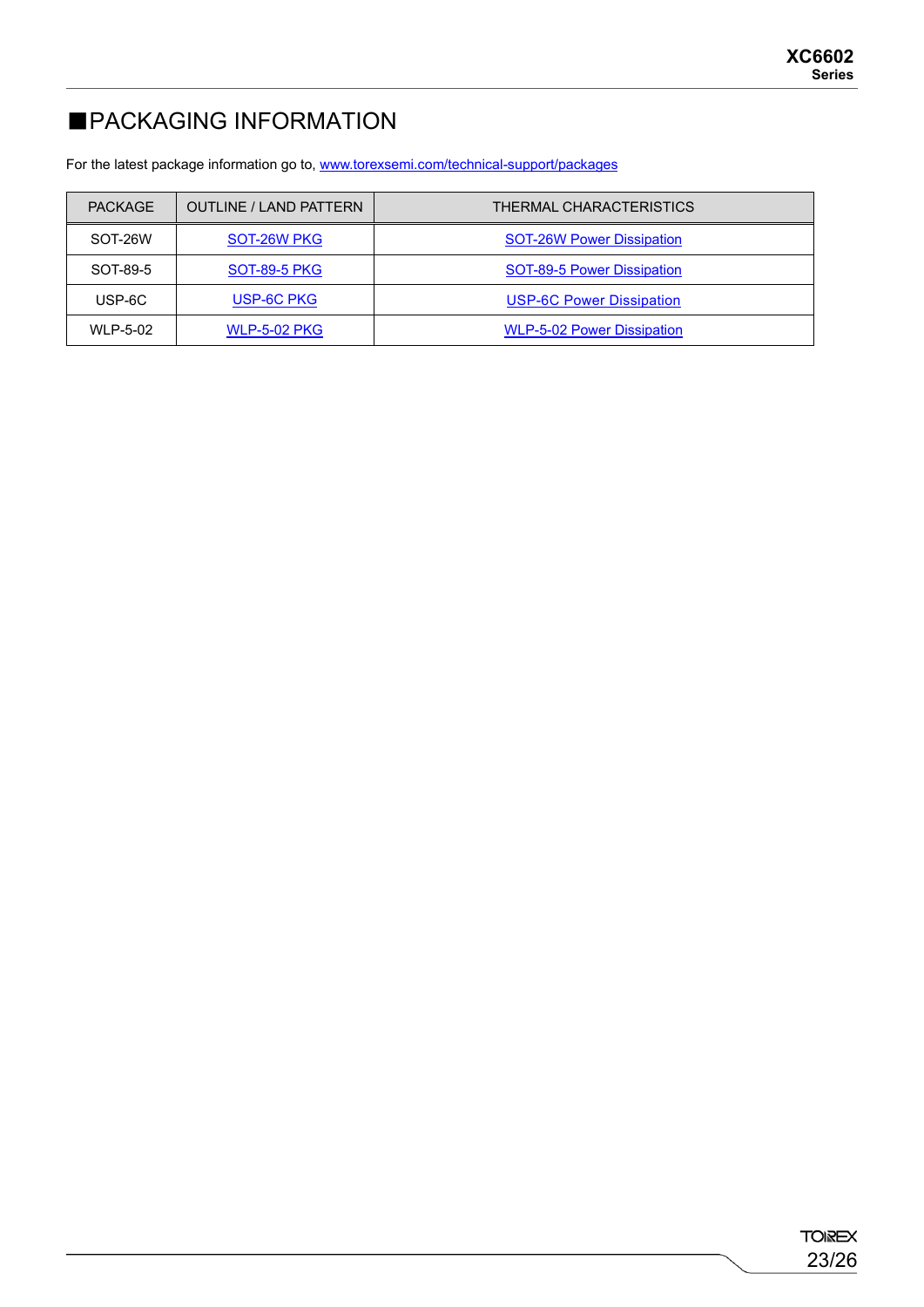### ■**MARKING RULE**

#### ① represents product series

| <b>MARK</b> | <b>PRODUCT SERIES</b> |
|-------------|-----------------------|
|             | XC6602A****-G         |
|             | XC6602B****-G         |

#### ② represents voltage range

| <b>MARK</b> | <b>OUTPUT VOLTAGE (V)</b> | <b>MARK</b> | OUTPUT VOLTAGE (V) |
|-------------|---------------------------|-------------|--------------------|
| A           | 0.5                       | N           | 1.5                |
| в           | 0.6                       | P           | 1.6                |
| C           | 0.7                       | R           | 1.7                |
| D           | 0.8                       | S           | 1.8                |
| Е           | 0.9                       |             |                    |
| F           | 1.0                       |             |                    |
| н           | 1.1                       |             |                    |
| Κ           | 1.2                       | X           |                    |
|             | 1.3                       |             |                    |
| м           | 1.4                       | 7           |                    |

③④ represents production lot number 01 to 09, 0A to 0Z, 11 to 9Z, A1 to A9, AA to Z9, B1 to ZZ in order. (G, I, J, O, Q, W excluded) \*No character inversion used.

#### SOT-26W

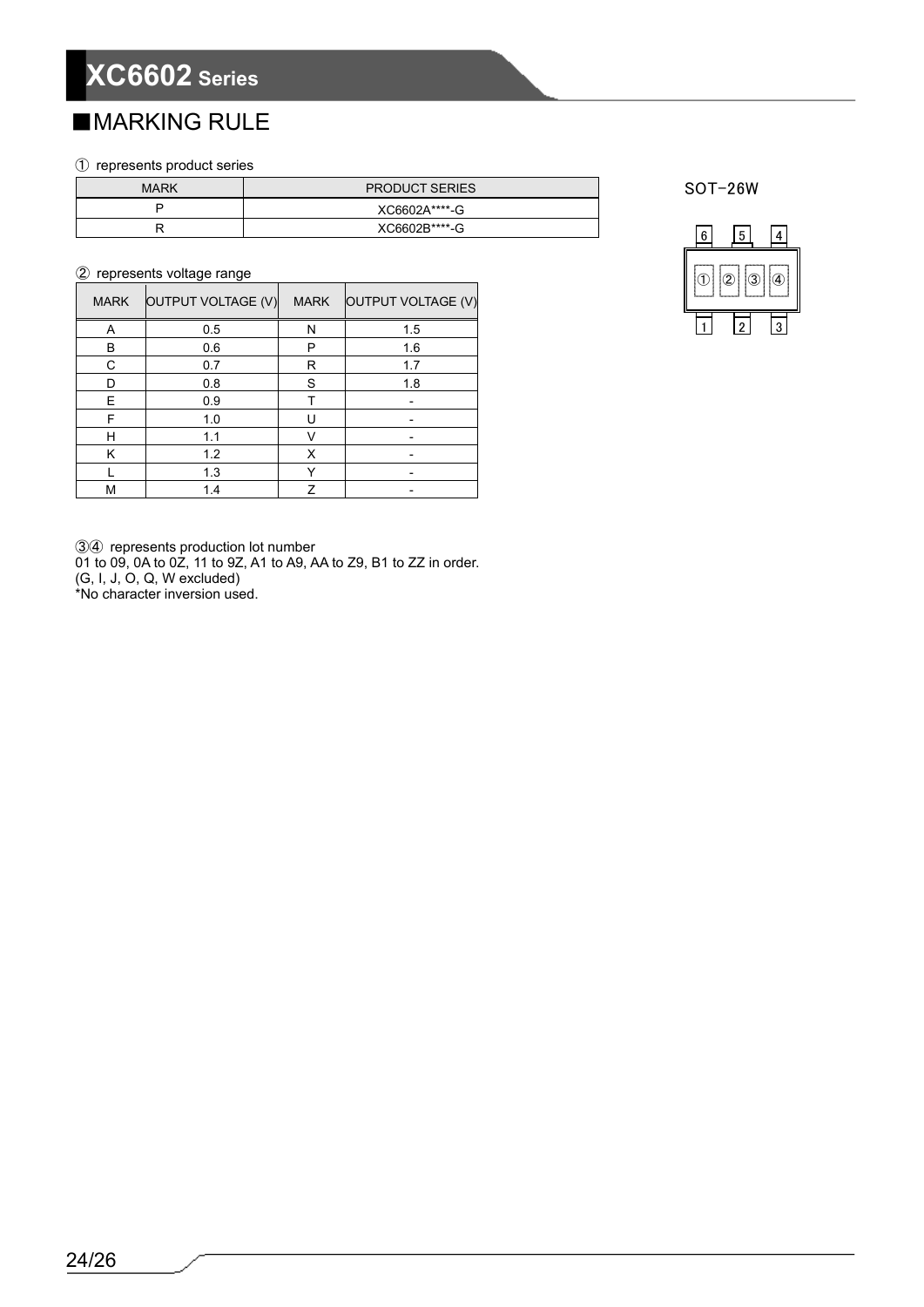USP-6C

## ■MARKING RULE (Continued)

① represents product series

| <b>PRODUCT SERIES</b> |
|-----------------------|
| XC6602*******-G       |

#### ② represents regulator type

| <b>MARK</b> | <b>PRODUCT SERIES</b> |
|-------------|-----------------------|
|             | XC6602A****-G         |
|             | XC6602B****-G         |

MARK OUTPUT VOLTAGE (V) MARK OUTPUT VOLTAGE (V) MARK OUTPUT VOLTAGE (V)

0 0 0.5 A 1.5 N N -1 0.6 B 2.6 P -2 0.7 C 1.7 R . 3 0.8 D 1.8 S -4 0.9 E D - T D -5 | 1.0 | F | - | U | -6 | 1.1 | H | - | V | -7 | 1.2 | K | - | X | -8 | 1.3 | L | - | Y | -9 | 1.4 | M | - | Z | -

#### ③ represents voltage range



 $1 \mid 2 \mid 3$ 



WLP-5-02

|   |    | 2 |
|---|----|---|
|   |    |   |
|   |    | ត |
|   | ତା |   |
| 4 |    | 3 |

|  |  |  | 45 represents production lot number |
|--|--|--|-------------------------------------|
|--|--|--|-------------------------------------|

01 to 09, 0A to 0Z, 11 to 9Z, A1 to A9, AA to AZ, B1 to ZZ in order.

(G, I, J, O, Q, W excluded)